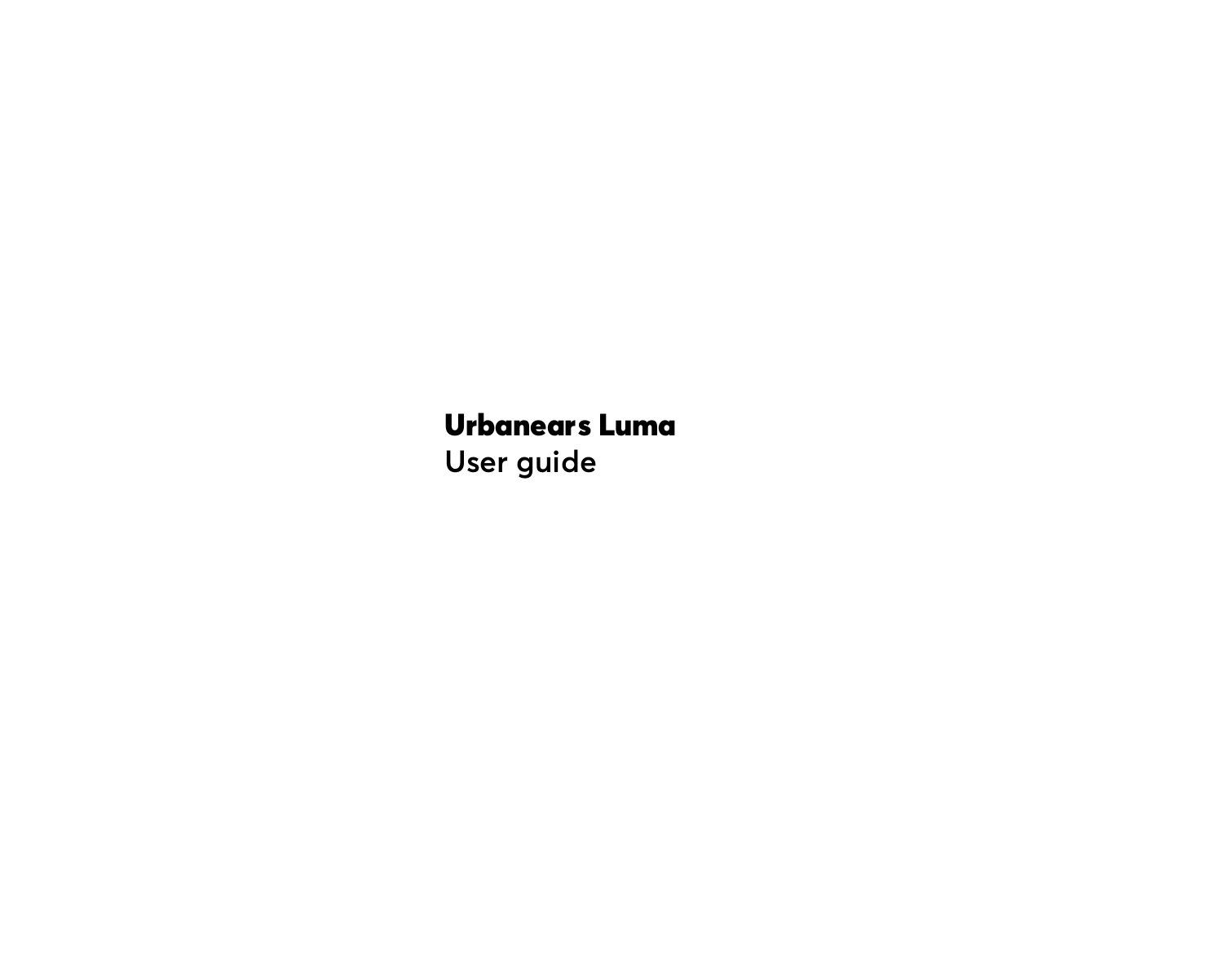- **[Dansk](#page-3-0)**
- **[Deutsch](#page-4-0)**

**[English](#page-2-0)**

- **[Español](#page-5-0)**
- **[Français](#page-6-0)**
- **[Italiano](#page-7-0)**
- **[日本語](#page-8-0)**
- **[한국어](#page-9-0)**
- **[Nederlands](#page-10-0)**
- **[Norsk](#page-11-0)**
- **[Wikang Filipino](#page-12-0)**
- **[Polski](#page-13-0)**
- **[Português](#page-14-0)**
- **[Русский](#page-15-0)**
- **[Svenska](#page-16-0)**
- [ภาษาไท](#page-17-0)
- **[Türkçe](#page-18-0)**
- **[简体中文](#page-19-0)**
- **[繁體中文](#page-20-0)**

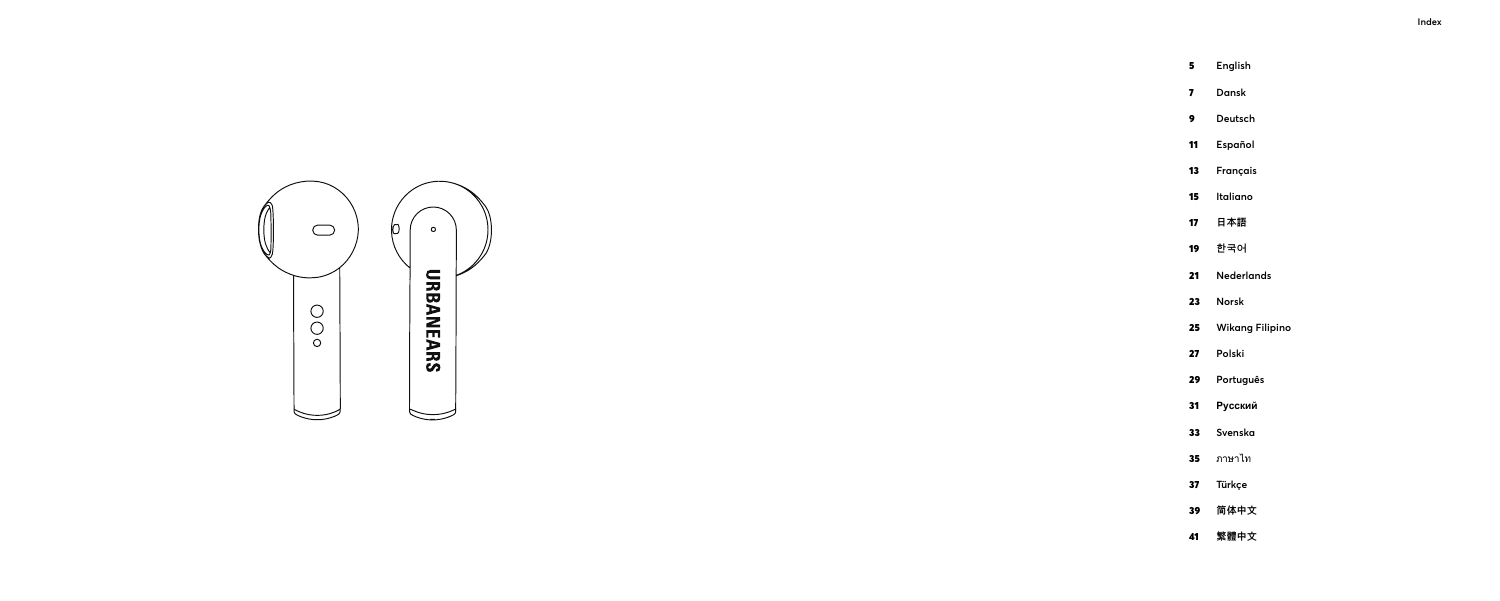#### First time setup

- **1 Open the case and take the earbuds out.**
- **2 Remove the protective plastic strips and put the earbuds back in the case.**
- **3 Take out the earbuds and put them in your ears.**
- **4 Select Urbanears Luma from your device's Bluetooth ® menu.**

# Touch control

# Double tap any earbud

**Play/pause, answer a call or hang up**

#### Wireless charging case

**Put your earbuds back into the case to recharge, a fully charged case can recharge both earbuds up to 5 times. The LED indicator on the case shows its battery level, from green (full), through orange to red (low). Place the case on a wireless charger or connect it to a USB power souce via the included USB-C cable. When your earbuds are in the case, they turn off. Taking them out will turn them on and try to reconnect.**

#### **Overview**

- **Earbuds**
- **1 Touch control surface 5 Case battery LED**
- **2 Earbud LED indicator**
- **3 Microphone for phone calls 6 USB-C port for charging**

**indicator**

**Wireless charging case** 

**4 Auto-pause sensor**

#### <span id="page-2-0"></span>Pairing with another device

**You can easily change from one connected device to another.**

- **1 Open the Bluetooth menu on the device that your earbuds are currently connected to and disconnect Urbanears Luma.**
- **2 The earbuds are now in pairing mode and ready to connect.**
- **3 Open the Bluetooth menu on the device you want to connect to and select Urbanears Luma.**

#### Resetting your earbuds

**If you have problems pairing your earbuds or they become erratic or unresponsive, perform a hardware reset.** 

- **1 Put your earbuds in the charging case.**
- **2 Take out your earbuds of the case.**

**If the problem persists, perform a factory reset.**

**Note: This will delete all information about previous paired devices.**

- **1 Put your earbuds in the charging case.**
- **2 While in the case, press and hold the touch control surface on both earbuds for 10 seconds.**
- **3 Take out the earbuds and put them in your ears.**
- **4 Double tap both earbuds and they will be reset to factory settings.**

# Pairing after factory reset

- **1 Open the Bluetooth menu on the device that your earbuds were previously connected to and remove Urbanears Luma.**
- **2 Take out the earbuds, wait for 5 seconds and put them in your ears.**
- **3 Select Urbanears Luma from your device's Bluetooth menu.**



4<br>1<br>3

**URBANEARS** 

 $\bigcirc$ 

 $\rm{O}O$ 

6

2

 $\bullet$ 

 $\bigcirc$ 

 $\circ$ Ŏ

**4**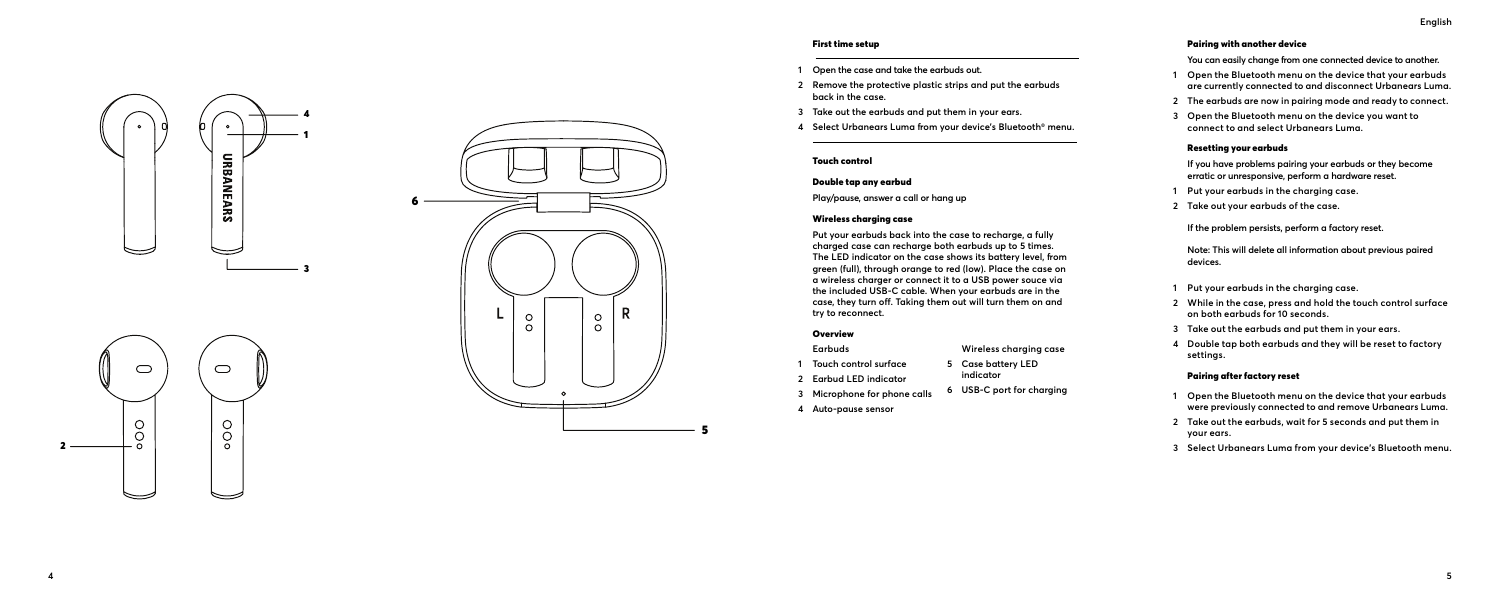# <span id="page-3-0"></span>Parring med en anden enhed

**Du kan nemt skifte fra en tilsluttet enhed til en anden.**

- **1 Åbn Bluetooth-menuen på den enhed, som dine ørepropper er tilsluttet lige nu og frakobl dem Urbanears Luma.**
- **2 Ørepropperne er nu i parringstilstand og klar til at oprette forbindelse.**
- **3 Åbn Bluetooth-menuen på den enhed, du vil oprette forbindelse til, og vælg Urbanears Luma.**

# Nulstil dine ørepropper

**parrede enheder.**

**Hvis du har problemer med at parre dine ørepropper, eller de bliver uberegnelige eller ikke reagerer, skal du udføre en nulstilling af hardware.** 

- **1 Læg dine ørepropper i opladningsetuiet.**
- **2 Tag dine ørepropper ud af etuiet.**

**Hvis problemet fortsætter, skal du udføre en fabriksnul stilling. Bemærk: Dette sletter alle oplysninger om tidligere** 

- **1 Læg dine ørepropper i opladningsetuiet.**
- **2 Mens de er i etuiet, skal du trykke på og holde touchfladen på begge ørepropper i 10 sekunder.**
- **3 Tag ørepropperne ud og sæt dem i ørerne.**
- **4 Dobbelttryk på begge ørepropper, og de nulstilles til fabriksindstillinger.**

# Parring efter fabriksnulstilling

- **1 Åbn Bluetooth-menuen på den enhed, som dine ørepropper tidligere var tilsluttet og fjern Urbanears Luma.**
- **<sup>2</sup> Tag ørepropperne ud, vent 5 sekunder og sæt dem i ørerne. 3 Vælg Urbanears Luma fra Bluetooth®-menuen på din**
- **enhed.**

#### Første opsætning

- **1 Åbn etuiet og tag ørepropperne ud.**
- **2 Fjern de beskyttende plastikstrimler, og sæt ørepropperne tilbage i etuiet.**
- 
- **<sup>3</sup> Tag ørepropperne ud og sæt dem i ørerne. 4 Vælg Urbanears Luma fra Bluetooth®-menuen på din enhed.**

# **Touchbetiening**

#### Tryk to gange på en øreprop

**Play/pause, besvar et opkald eller læg på**

# Trådløs opladeræske

**Læg dine høretelefoner i æsken for at genoplade. En opladet æske kan genoplade høretelefoner op til 5 timer. LED-indikatoren på æsken viser batteriniveauet, fra grøn (fuld opladet), til orange til rød (lav). Placér æsken på en trådløs oplader eller slut den til en USB-strøm forsyning med den medfølgende USB-C-ledning. Dine øretelefoner er slukkede, når de er i æsken. De tændes automatisk og tilslutter, når de tages ud.**

# Overblik

5

- **Øretelefoner**
- **1 Touchflade 5 Batteri-LED-indikator**
	- **6 USB-C port til opladning**

**Trådløs opladeræske**

- **2 LED-indikator 3 Mikrofon til opkald**
- **4 Sensor til automatisk pause**



4<br>1<br>3

**URBANEARS** 

 $\bigcirc$ 

 $\rm{O}O$ 

2

 $\bullet$ 

 $\bigcirc$ 

 $\circ$ 

Ŏ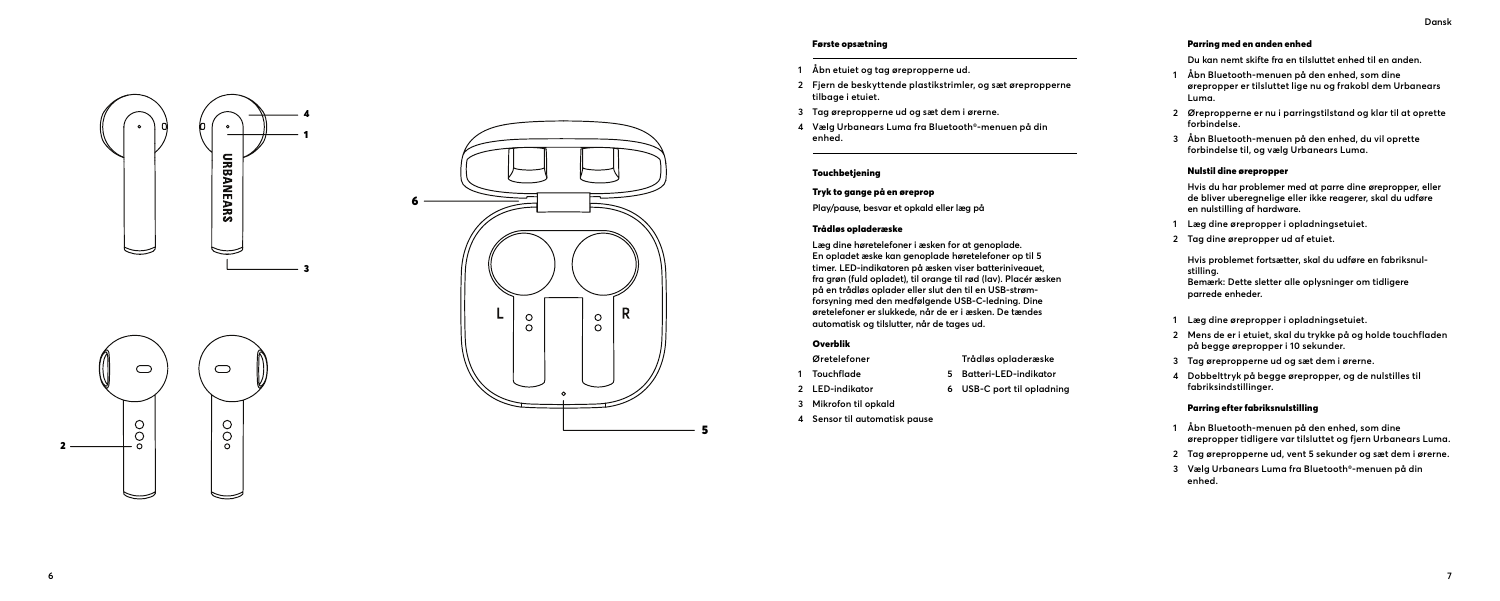#### Erstmaliges Setup

- **1 Öffne die Box und nimm die Ohrhörer heraus.**
- **2 Entferne die Plastik-Schutzstreifen und lege die Ohrhörer wieder in die Box.**
- **<sup>3</sup> Nimm die Ohrhörer heraus und führe sie in deine Ohren ein. 4 Wähle Urbanears Luma aus dem Bluetooth®-Menü deines**
- **Geräts aus.**

# Touch-Bedienelemente

# Zweimal auf einen der Ohrhörer tippen

**Wiedergabe/Pause, Anruf entgegennehmen oder auflegen**

#### Kabellose Ladebox

**Lege deine Ohrhörer zum Laden wieder in die Box. Eine vollständig geladene Box kann beide Ohrhörer bis zu 5 Mal aufladen. Die LED-Anzeige auf der Box zeigt den Lade zustand an: von grün (voll), über orange zu rot (niedrig). Lege die Box auf eine kabellose Ladestation oder verbinde sie über das mitgelieferte USB-C-Kabel mit einer USB-Stromversorgung. Wenn deine Ohrhörer in der Box liegen, schalten sie sich aus. Wenn du sie herausnimmst, schalten sie sich wieder ein und versuchen, eine Verbindung herzustellen.**

**Aufladen**

#### Aufbau

| Ohrhörer                | <b>Kabellose Ladebox</b> |
|-------------------------|--------------------------|
| Touch-fähige Oberfläche | 5 LED-Anzeige Ladebox    |
| 2 IED-Anzolas Obrhärer  | $HCR-C-A\nnechlure, num$ |

- **2 LED-Anzeige Ohrhörer**
- **3 Mikrophon für Anrufe**
- **4 Sensor für automatisches Pausieren**

#### <span id="page-4-0"></span>Mit einem anderen Gerät koppeln

**Du kannst ganz einfach von einem verbundenen Gerät zu einem anderen wechseln.**

- **1 Öffne das Bluetooth-Menü auf dem Gerät, mit dem deine Ohrhörer verbunden sind, und trenne die Verbindung Urbanears Luma.**
- **2 Die Ohrhörer sind nun im Kopplungsmodus und können erneut verbunden werden.**
- **3 Öffne das Bluetooth-Menü auf dem Gerät, mit dem du eine Verbindung herstellen möchtest, und wähle Urbanears Luma.**

# Ohrhörer zurücksetzen

**Falls Probleme beim Koppeln deiner Ohrhörer auftreten bzw. diese schlecht oder gar nicht mehr reagieren, solltest du einen Hardware-Reset durchführen.** 

- **1 Lege die Ohrhörer in die Ladebox.**
- **2 Nimm die Ohrhörer wieder aus der Box.**

**Wenn das Problem weiterhin besteht, setze den Kopfhörer auf die Werkseinstellung zurück. Hinweis: Dadurch werden alle Informationen zu vorher gekoppelten Geräten gelöscht.**

- **1 Lege die Ohrhörer in die Ladebox.**
- **2 Während die Ohrhörer sich in der Box befinden, halte die Touch-Oberfläche an beiden Ohrhörern 10 Sekunden lang gedrückt.**
- **3 Nimm die Ohrhörer heraus und führe sie in deine Ohren ein.**
- **4 Tippe beide Ohrhörer zweimal an, um sie auf die Werkseinstellungen zurückzusetzen.**

# Ohrhörer nach dem Zurücksetzen koppeln

- **1 Öffne das Bluetooth-Menü auf dem Gerät, mit dem deine Ohrhörer zuvor verbunden waren, und entferne den Eintrag Urbanears Luma.**
- **2 Nimm die Ohrhörer heraus, warte 5 Sekunden und führe sie in deine Ohren ein.**
- **3 Wähle Urbanears Luma aus dem Bluetooth ®-Menü deines Geräts aus.**



4<br>1<br>3

**URBANEARS** 

 $\bigcirc$ 

 $\rm{O}O$ 

2

 $\bigcirc$ 

 $\circ$  $\circ$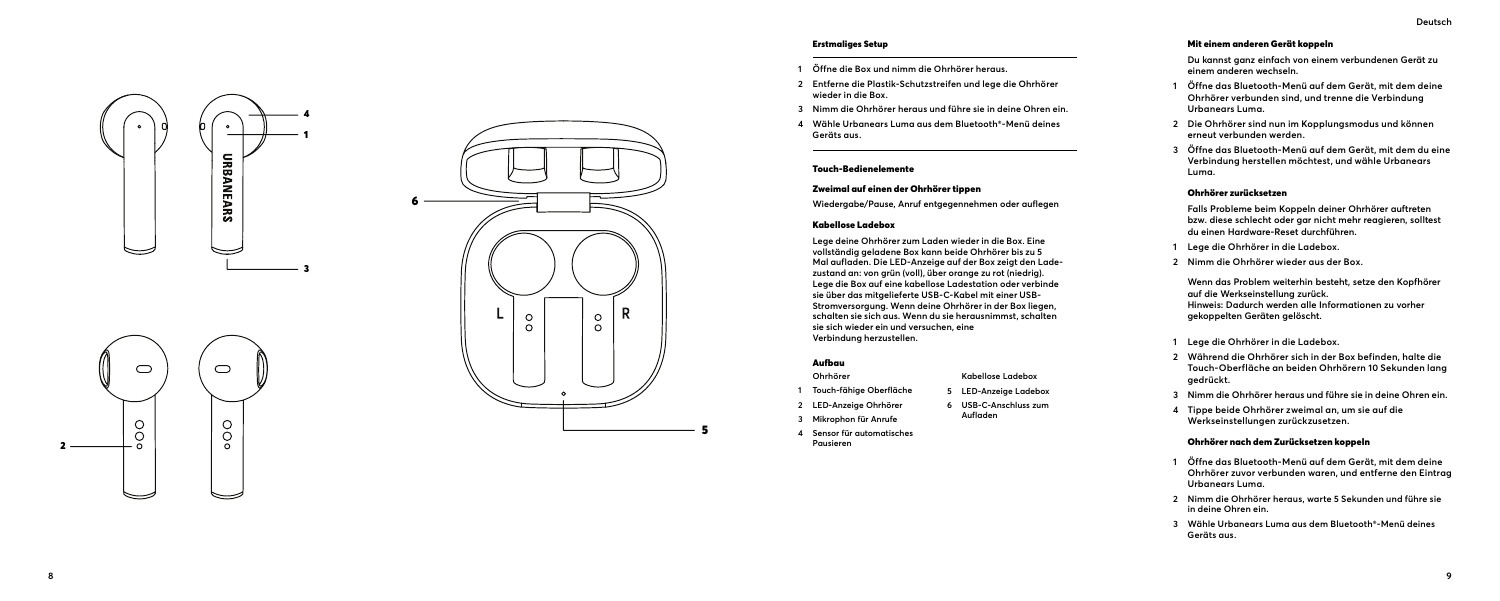#### Configuración inicial

- **1 Abre el estuche y saca los auriculares de botón.**
- **2 Retira la tira de plástico protectora y guarda los auriculares de nuevo en el estuche.**
- 
- **<sup>3</sup> Saca los auriculares y póntelos en las orejas. 4 Selecciona Urbanears Luma en el menú Bluetooth ® de tu dispositivo.**

# Control táctil

### Tocar dos veces en cualquiera de los auriculares

**Reproducir/pausar, responder a una llamada o colgar**

# Estuche de carga inalámbrica

**Vuelve a guardar los auriculares de botón en el estuche para cargarlos. Un estuche totalmente cargado puede recargar ambos auriculares hasta 5 veces. El indicador LED del estuche muestra el nivel de la batería, desde verde (batería llena), pasando por naranja, hasta rojo (batería baja). Coloca el estuche en un cargador inalámbrico o conéctalo a una fuente de alimentación USB con el cable USB-C incluido. Cuando los auriculares de botón estén en el estuche, estarán apagados. Al sacarlos se encienden automáticamente e intentan reconectarse.**

#### Diseño

**lares de botón**

- **Auriculares de botón 1 Superficie de control táctil**
	- **Estuche de carga inalámbrica**
- **2 Indicador LED en los auricu - 5 Indicador LED de la batería del estuche**
- **3 Micrófono para llamadas de teléfono 6 Puerto USB-C para carga**
- **4 Sensor de pausa automática**

#### <span id="page-5-0"></span>Emparejar con otro dispositivo

**Puedes cambiar fácilmente de un dispositivo conectado a otro.**

- **1 Abre el menú Bluetooth en el dispositivo al que están conectados en este momento tus auriculares de botón y desconecta Urbanears Luma.**
- **2 Los auriculares de botón ahora están en modo de emparejamiento y listos para conectar.**
- **3 Abre el menú Bluetooth en el dispositivo al que quieres conectarlos y selecciona Urbanears Luma.**

# Volver a configurar tus auriculares de botón

**Si tienes problemas al emparejar tus auriculares de botón, o se han vuelto erráticos o no responden, vuelve a configurar el hardware.** 

- **1 Pon tus auriculares de botón en el estuche de carga.**
- **2 Saca los auriculares de botón del estuche.**

**Si el problema continúa, haz un restablecimiento de los valores de fábrica. Nota: Esto eliminará toda la información sobre los dispositivos anteriormente emparejados.**

- **1 Pon tus auriculares de botón en el estuche de carga.**
- **2 Mientras están en el estuche, pulsa y mantén pulsada durante 10 segundos la superficie de control táctil en ambos auriculares de botón.**
- **3 Saca los auriculares y póntelos en las orejas.**
- **4 Pulsa dos veces en ambos auriculares de botón y se restablecerán a los valores que tenían de fábrica.**

#### Emparejar después de restablecer los auriculares a los valores de fábrica

- **1 Abre el menú Bluetooth en el dispositivo al que estaban conectados anteriormente tus auriculares de botón y elimina Urbanears Luma.**
- **2 Saca los auriculares de botón, espera 5 segundos y póntelos en las orejas.**
- **3 Selecciona Urbanears Luma en el menú Bluetooth ® de tu dispositivo.**

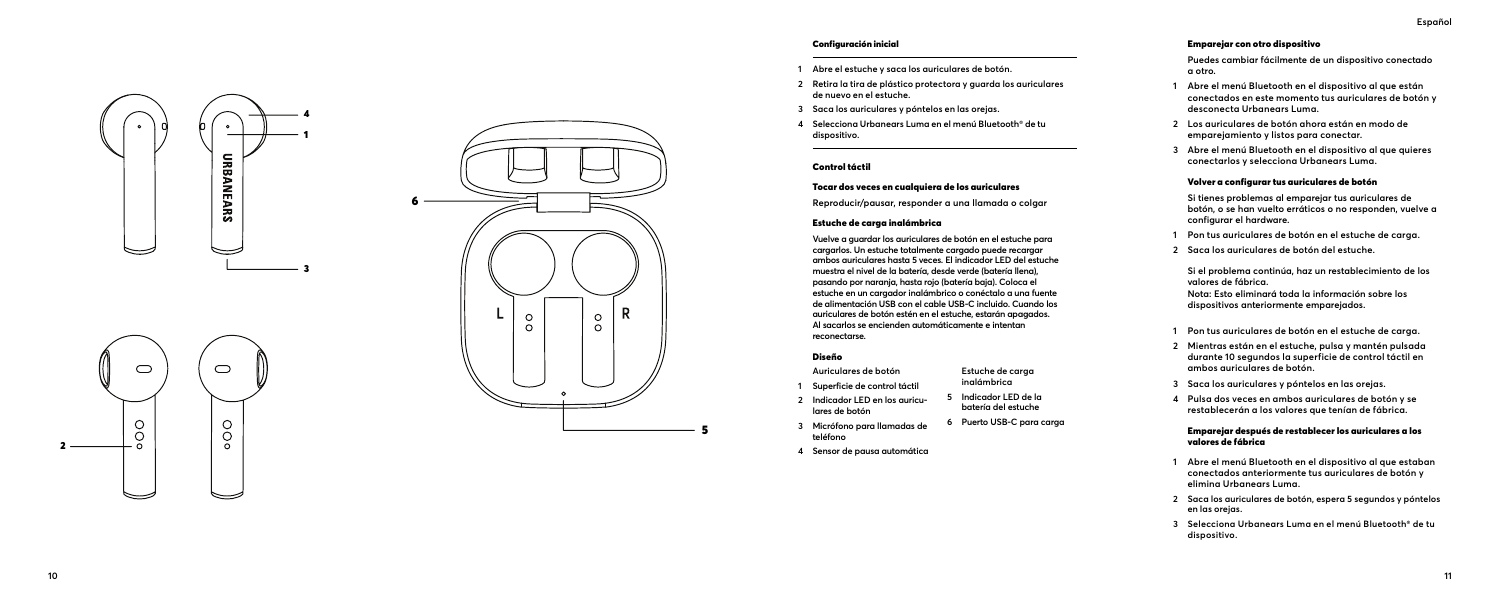#### Première configuration

- **1 Ouvrez l'étui et prenez les oreillettes.**
- **2 Retirez la bande de plastique protectrice et remettez les oreillettes dans l'étui.**
- 
- **<sup>3</sup> Retirez les oreillettes et placez-les dans vos oreilles. 4 Sélectionnez Urbanears Luma dans le menu Bluetooth ® de votre appareil.**

# Commande tactile

### Appuyez deux fois sur une oreillette

**Lecture/Pause, répondre à un appel ou raccrocher**

# Étui de chargement sans fil

**Remettez vos écouteurs dans l'étui de recharge. Un étui en tièrement chargé peut recharger jusqu'à 5 fois les écouteurs. Le voyant LED sur l'étui indique son niveau de batterie : vert (charge complète), orange ou rouge (batterie épuisée). Placez l'étui sur un chargeur sans fil ou connectez-le à une source d'alimentation USB à l'aide du câble USB-C inclus. Lorsque vos écouteurs sont dans l'étui, ils s'éteignent automatiquement. Ils s'allument et tentent de se connecter automatiquement dès que vous les sortez.**

#### **Configuration Écouteurs**

**Étui de chargement sans fil** 

- **1 Surface de commande tactile 5 Voyant batterie LED**
- **2 Voyant LED de l'écouteur 6 Port USB-C pour le**
- **3 Microphone pour répondre aux appels rechargement**
- **4 Capteur de pause**
- **automatique**

#### <span id="page-6-0"></span>Appairage à un autre appareil

**Vous pouvez facilement passer d'un appareil connecté à un autre.**

- **1 Ouvrez le menu Bluetooth de l'appareil auquel vos écouteurs sont actuellement connectés et déconnectez Urbanears Luma.**
- **2 Les écouteurs sont maintenant en mode appairage.**
- **3 Ouvrez le menu Bluetooth de l'appareil auquel vous souhaitez vous connecter et sélectionnez Urbanears Luma.**

#### Réinitialiser vos écouteurs

**Si vous rencontrez des difficultés pour appairer vos écou teurs, s'ils ne répondent plus ou si leurs performances sont inégales, effectuez une réinitialisation d'équipement.** 

- **1 Placez les écouteurs dans l'étui de chargement.**
- **2 Retirez vos écouteurs de l'étui.**

**Si le problème persiste, effectuez une réinitialisation complète aux paramètres d'usine. Note : Cette action supprimera toutes les informations des appareils précédemment appairés.**

- **1 Placez les écouteurs dans l'étui de chargement.**
- **2 Une fois dans l'étui, appuyez et maintenez enfoncée la surface de commande tactile des deux écouteurs pendant 10 secondes.**
- **3 Retirez les écouteurs et placez-les dans vos oreilles.**
- **4 Touchez deux fois les deux écouteurs et ils seront réinitialisés aux paramètres d'usine.**

#### Appairer après réinitialisation

- **1 Ouvrez le menu Bluetooth de l'appareil auquel vos écouteurs étaient précédemment connectés et supprimez Urbanears Luma.**
- **2 Retirez les écouteurs, patientez pendant 5 secondes et placez-les dans vos oreilles.**
- **3 Sélectionnez Urbanears Luma dans le menu Bluetooth ® de votre appareil.**

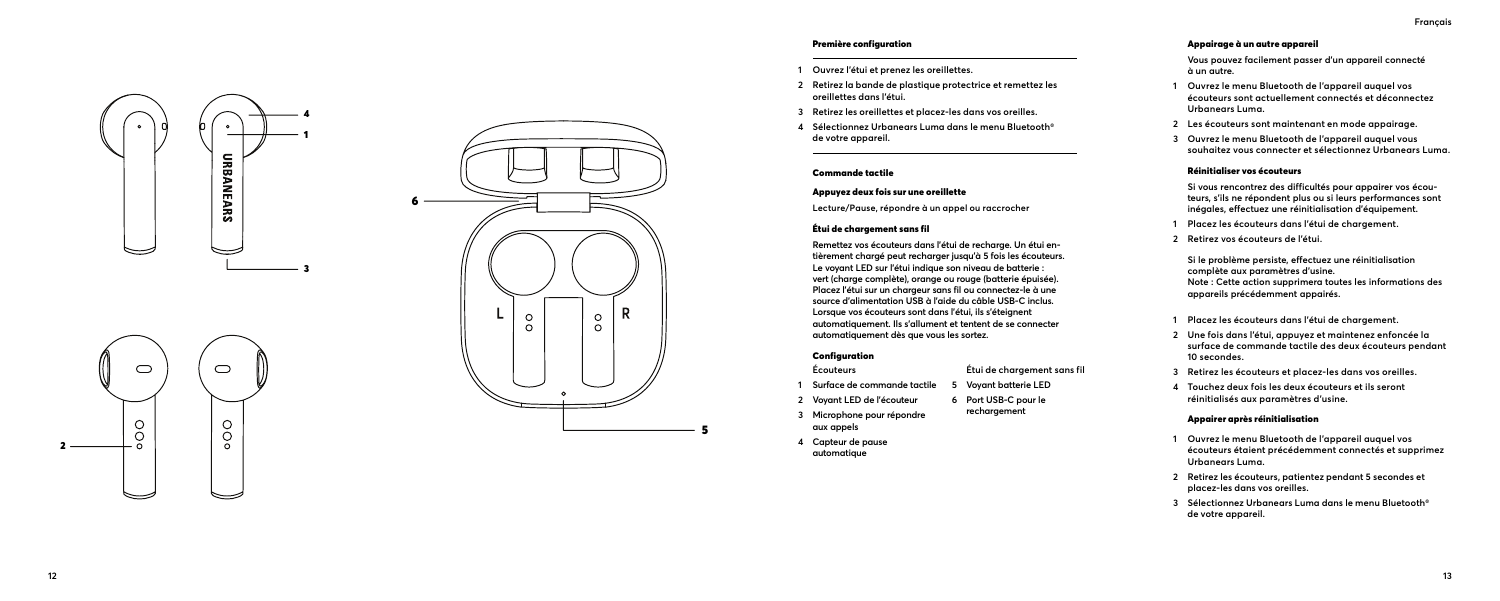#### Prima configurazione

- **1 Aprire la custodia ed estrarre gli auricolari.**
- **2 Rimuovere le linguette di plastica protettive e reinserire gli auricolari nella custodia.**
- 
- **<sup>3</sup> Estrarre gli auricolari e infilarli nelle orecchie. 4 Seleziona Urbanears Luma dal menù Bluetooth ® del tuo dispositivo.**

### Controllo touch

#### Doppio tocco su uno qualsiasi degli auricolari

**Riproduzione/pausa, rispondere o terminare una chiamata**

# Custodia di ricarica senza fili

**Riponi gli auricolari nella custodia per ricaricarli; una custodia completamente carica può ricaricare entrambi gli auricolari fino a 5 volte. Un indicatore LED mostra il livello di carica della custodia, dal verde (carica completa), all'arancione e al rosso (carica bassa). Connetti la custodia a un caricabatterie senza fili o a una fonte di alimentazione USB usando il cavo USB-C incluso. Dentro la custodia, gli auricolari restano spenti. Se estratti, si accendono e tentano di riconnettersi.**

### Caratteristiche

- **Auricolari**
- **1 Sistema di controllo touch**
- **2 Indicatore LED**
- **3 Microfono per le chiamate 6 Porta USB-C per la ricarica**

**Custodia di ricarica senza fili 5 Indicatore batteria LED**

**4 Sensore di pausa automatica**

# <span id="page-7-0"></span>Abbinamento con un altro dispositivo

**Il passaggio da un dispositivo collegato a un altro è molto semplice.**

- **1 Apri il menu Bluetooth dal dispositivo a cui sono attualmente collegati i tuoi auricolari e disconnettili Urbanears Luma.**
- **2 Gli auricolari sono ora in modalità abbinamento e pronti ad essere collegati.**
- **3 Apri il menu Bluetooth dal dispositivo a cui sono attualmente collegati i tuoi auricolari e seleziona Urbanears Luma.**

# Reset degli auricolari

**In caso di difficoltà nell'abbinamento degli auricolari, o qualora la loro performance fosse scostante o insuffi ciente, esegui un ripristino dell'hardware.** 

- **1 Posiziona gli auricolari nella custodia di ricarica.**
- **2 Estrai gli auricolari dalla custodia.**

**Se il problema persiste, esegui un ripristino delle impostazioni di fabbrica. Nota: così facendo si perderanno tutti i dati relativi ai dispositivi precedentemente abbinati.**

- **1 Posiziona gli auricolari nella custodia di ricarica.**
- **2 Una volta inseriti nella custodia, tieni premuto il sistema di controllo touch di entrambi gli auricolari per 10 secondi.**
- **3 Estrai gli auricolari e indossali nelle orecchie.**
- **4 Per ripristinare le impostazioni di fabbrica, esegui un doppio tocco su entrambi gli auricolari.**

#### Abbinamento dopo un ripristino delle informazioni di fabbrica

- **1 Apri il menu Bluetooth dal dispositivo a cui erano precedentemente collegati i tuoi auricolari e rimuovi l'abbinamento Urbanears Luma.**
- **2 Estrai gli auricolari, attendi 5 secondi e indossali nelle orecchie.**
- **3 Seleziona Urbanears Luma dal menù Bluetooth ® del tuo dispositivo.**

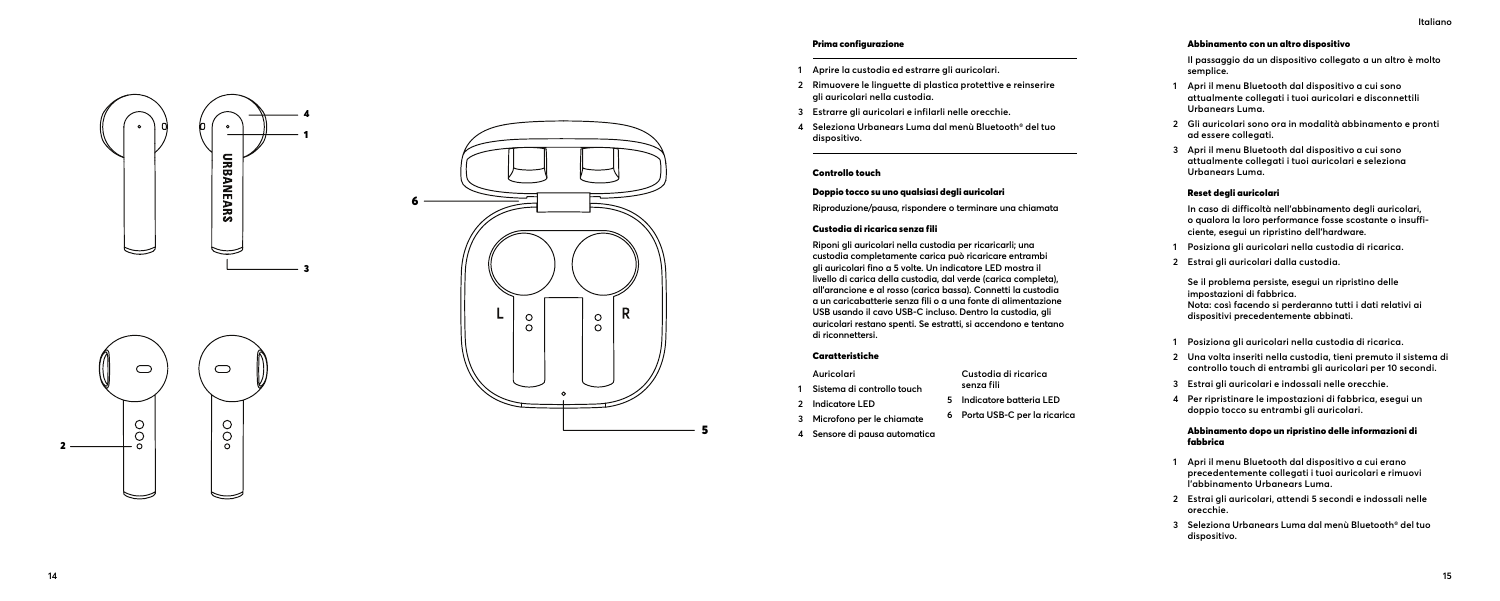<span id="page-8-0"></span>

# **初期設定**

- 1 ケースを開け、イヤホンを取り出します。
- 2 保護用のプラスチックの帯を取り除き、イヤホンをケースに戻し ます。
- 3 イヤホンを取り出して装着します。
- 4 お使いのデバイスの**Bluetooth®**メニューから**Urbanears Luma** を 選択してください。

# **터치 컨트롤**

**タッチコントロール**

**いずれかのイヤホンをダブルタップする** 再生/停止、通話へ応対または終了する

# **ワイヤレス充電ケース**

充電の際にはイヤホンを充電ケースに再び戻してください。 ケースが完全に充電されている場合、左右両方のイヤホンを 5回充電することが可能です。ケースに搭載されたLEDイン ジケーターがバッテリーの残量をお知らせし、色は緑(残量 有)からオレンジ、赤(残量低)へと変わります。ケース は、ワイヤレス充電器または付属の**USB-C**ケーブルを使用し て**USB**電源へと接続してください。 イヤホンがケース内にある際は、イヤホンの電源はオフにな ります。ケースから取り出すことでイヤホンの電源がオンに なり、再接続を試みます。

#### **レイアウト**

- イヤホン 1 タッチコントロール面 2 イヤホン**LED**インジケーター 3 通話可能なマイク ワイヤレス充電ケース 5 バッテリーケース**LED**イン ジケーター 6 充電用**USB-C**ポート
- 4 自動停止センサー

#### **別のデバイスとのペアリング**

接続された一つのデバイスから別のデバイスに簡単に切り替 えることができます。

- **1** イヤホンが現在接続されているデバイス上で**Bluetooth**メニューを 開き、**Urbanears Luma**の接続を解除します。
- **2** イヤホンがペアリングモードになり、接続準備が完了します。
- **3** 希望する接続先のデバイス上で**Bluetooth**メニューを開 き、**Urbanears Luma**を選択します。

# **イヤホンのリセット**

イヤホンのペアリング時に問題が発生した場合、またはイヤ ホンが不安定または無反応になったら、ハードウェアのリセ ットを実行します。

- **1** イヤホンを充電ケースに入れます。
- **2** イヤホンを充電ケースから取り出します。

問題が解決しない場合は、初期化を行います。

注:初期化を行うと、以前にペアリングしたデバイスに関す る情報はすべて削除されます。

- **1** イヤホンを充電ケースに入れます。
- **2** ケースに入れた状態で、両方のイヤホンのタッチコントロール面を 10秒間長押しします。
- **3** イヤホンを取り出して装着します。
- **4** 両方のイヤホンを2回タップすると、初期化されます。

# **初期化後のペアリング**

- **1** イヤホンが以前接続されていたデバイス上で**Bluetooth**メニューを 開き、**Urbanears Luma**を削除します。
- **2** イヤホンを取り出して5秒待ってから装着します。
- **3** お使いのデバイスの**Bluetooth®**メニューから**Urbanears Luma** を 選択してください。

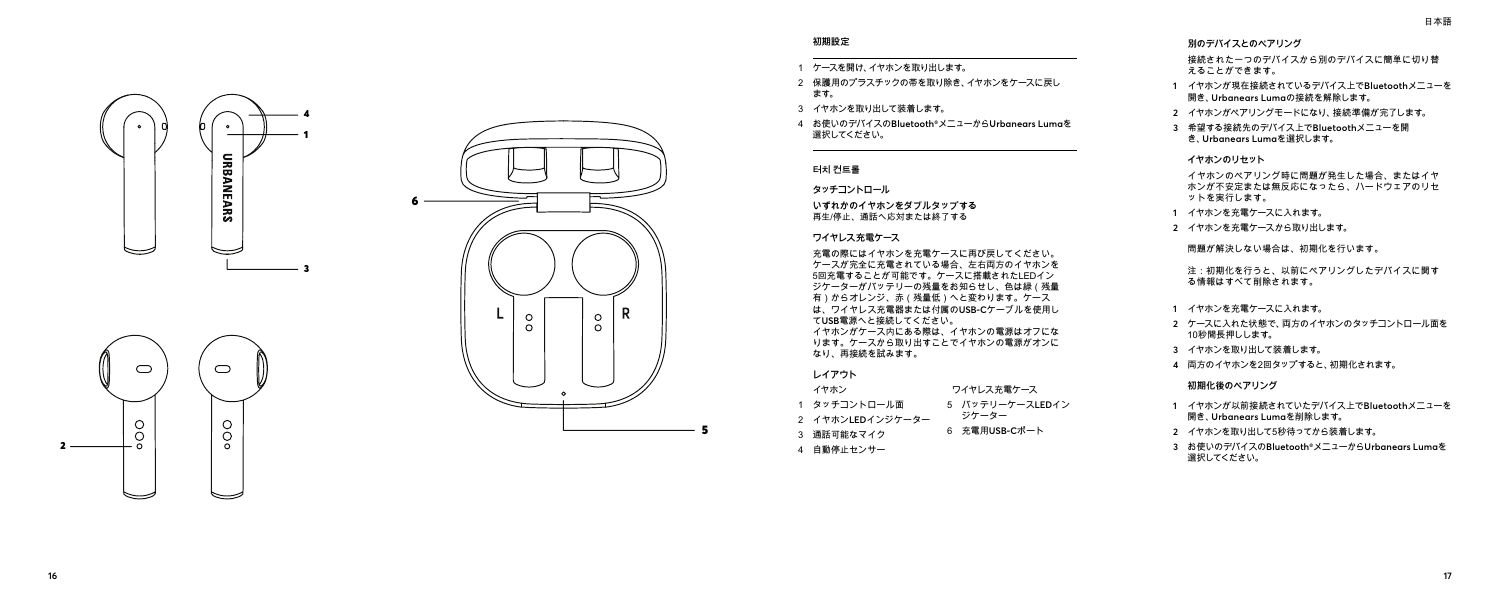<span id="page-9-0"></span>

# **최초 설치**

- 1 케이스를 열어서 이어버드를 꺼냅니다.
- 2 보호용 플라스틱 스트립을 제거하고 이어버드를 케이스에 다시 넣습니다.
- 3 이어버드를 꺼내서 귀에 꼽습니다.
- 4 기기의 Bluetooth® 메뉴에서 **Urbanears Luma**를 선택합니다.

#### **터치 컨트롤**

**이어버드 둘 중 하나를 두 번 터치합니다**

재생/정지, 전화 받기 또는 끊기

# **무선 충전 케이스**

이어버드를 다시 케이스에 넣고 재충전합니다. 완전히 충전된 케이스에서 양쪽 이어버드를 5번까지 재충전할 수 있습니다. 케 이스의 LED 표시기에 녹색(완전 충전)에서 주황색, 빨간색(낮 음)으로 배터리 잔량이 표시됩니다. 케이스를 무선 충전기 위에 놓거나 동봉된 USB-C 케이블로 USB 전원에 연결합니다. 이어버드가 케이스 안에 있을 때는 전원이 꺼집니다. 이어버드 를 꺼내면 전원이 켜지면서 재연결을 시도합니다.

# **레이아웃**

- 이어버드 1 터치 컨트롤 표면 2 이어버드 LED 표시기 3 전화 응답용 마이크 무선 충전 케이스 5 케이스 배터리 LED 표시기 6 충전용 USB-C 포트
- 4 자동정지 센서

**다른 기기와 페어링**

이어버드가 연결된 기기에서 다른 기기로 쉽게 변경할 수 있 습니다.

- **1** 현재 이어버드가 연결된 기기에서 블루투스 메뉴를 열어 **Urbanears Luma** 연결을 해제하십시오 **.**
- **2** 이제 이어버드가 페어링 모드에서 다른 기기와 연결할 준비가 되었습니다 **.**
- **3** 연결하고자 하는 기기에서 블루투스 메뉴를 열어 **Urbanears Luma** 를 선택합니다 **.**

# **이어버드 초기화**

이어버드 페어링에 문제가 있거나 작동이 잘 안되면 하드웨어 초기화를 진행하십시오.

- **1** 이어버드를 충전 케이스에 넣습니다.
- **2** 케이스에서 이어버드를 꺼냅니다.

문제가 지속되면, 데이터 초기화를 진행하십시오.

참고: 데이터 초기화 시, 이전에 페어링한 기기에 대한 모든 정 보가 삭제됩니다.

- **1** 이어버드를 충전 케이스에 넣습니다.
- **2** 케이스에 넣은 상태에서 양쪽 이어버드의 터치 컨트롤을 10초 동안 길게 누릅니다.
- **3** 이어버드를 꺼내서 귀에 꼽습니다.
- **4** 양쪽 이어버드를 두 번 연달아 터치하면 데이터가 초기화됩니다.

# **데이터 초기화 후 페어링**

- **1** 이전에 이어버드가 연결된 기기에서 블루투스 메뉴를 열어 **Urbanears Luma** 를 제거하십시오 **.**
- **2** 이어버드를 꺼내서 **5** 초 동안 기다렸다가 귀에 꼽습니다.
- **3** 기기의 **Bluetooth ®** 메뉴에서 Urbanears Luma를 선택합니다.



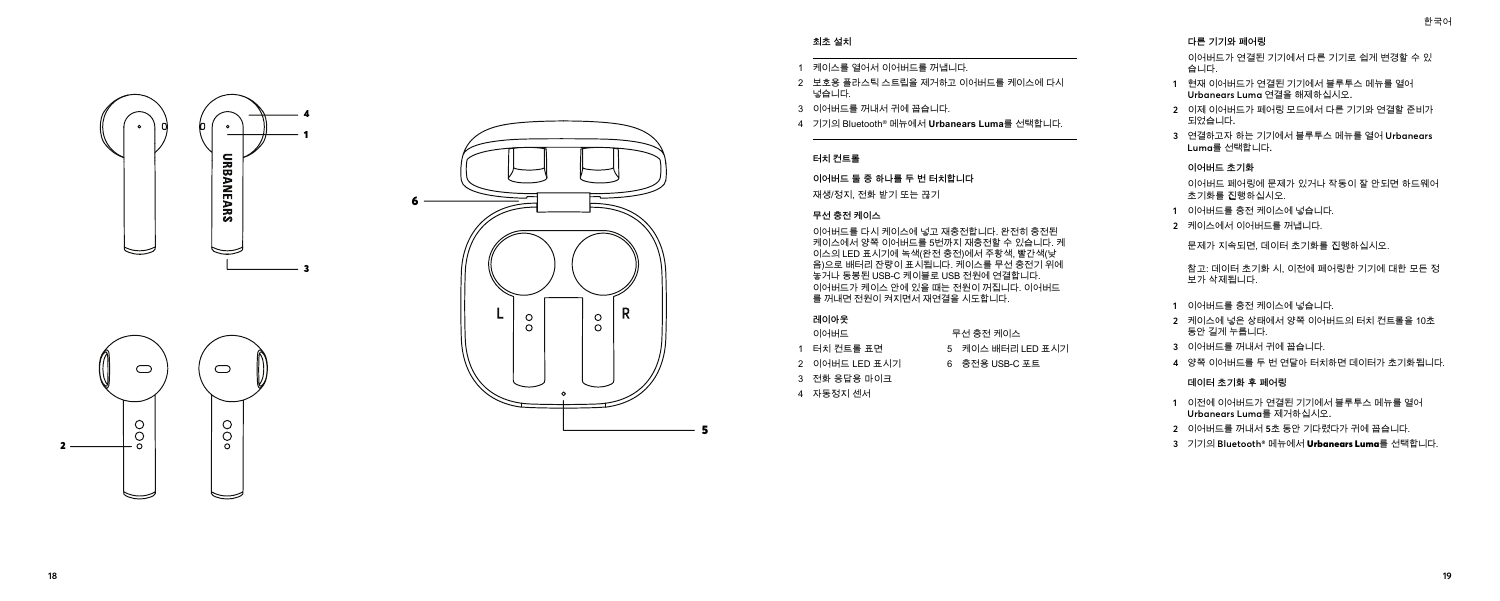#### Eerste keer instellen

- **1 Open het doosje en haal de oordopjes eruit.**
- **2 Verwijder de plastic beschermstrips en plaats de oordopjes terug in het doosje.**
- 
- **<sup>3</sup> Haal de oordopjes eruit en plaats ze in je oren. 4 Kies Urbanears Luma in het Bluetooth®-menu van uw apparaat.**

# Touch-bediening

#### Tik twee keer op een willekeurig oordopje

**Afspelen/pauzeren, een gesprek beantwoorden op beëindigen**

#### Draadloze laadbehuizing

**Doe uw oordopjes terug in de behuizing om op te laden, een volledig opgeladen behuizing kan beide oordopjes tot 5 keer opladen. De led-indicator op de behuizing geeft het batterijniveau aan, van groen (vol), via oranje naar rood (leeg). Plaats de behuizing op een draadloze lader of verbind deze met een USB-stroombron via de meegeleverde USB-C-kabel. Wanneer uw oordopjes in de behuizing zitten schakelen ze uit. Zodra u ze eruit haalt schakelen ze in en proberen ze opnieuw te verbinden.**

> **Draadloze laadbehuizing 5 Ledlampje voor batterij van behuizing**

#### Overzicht

- **Oordopjes**
- **1 Touch-bediening**
- **2 Oordop led-indicator**
- **3 Microfoon voor telefoongesprekken 6 USB-C-poort voor opladen**
- **4 Auto-pauze sensor**

#### <span id="page-10-0"></span>Koppelen met een ander apparaat

**Je kunt eenvoudig van het ene verbonden apparaat naar een ander overschake-len.**

- **1 Open het Bluetooth-menu op het apparaat waarmee je oordopjes nu verbonden zijn en verbreek de verbinding met Urbanears Luma.**
- **2 Nu zitten je oordopjes in de koppelmodus en kun je ze gaan verbin-den.**
- **3 Open het Bluetooth-menu op het apparaat waarmee je wilt verbinden en kies Urbanears Luma.**

# Je oordopjes resetten

**Als je problemen ondervindt bij het koppelen van je oordopjes, als ze niet meer werken of niet meer reageren, voer dan een hardwarereset uit.** 

- **1 Leg je oordopjes in de oplaadcase.**
- **2 Haal je oordopjes uit de oplaadcase.**

**Als het probleem aanhoudt, voer dan een fabrieksreset uit. Let op: hierdoor wordt alle informatie over eerder gekop pelde apparaten gewist.**

- **1 Leg je oordopjes in de oplaadcase.**
- **2 Houd de touchbediening van beide oordopjes 10 seconden ingedrukt terwijl ze in de case liggen.**
- **3 Haal de oordopjes eruit en plaats ze in je oren.**
- **4 Dubbeltik op beide oordopjes en ze worden gereset naar de fabrieksinstellingen.**

#### Koppelen na een fabrieksreset

- **1 Open het Bluetooth-menu op het apparaat waarmee je oordopjes eer-der verbonden waren en verwijder Urbanears Luma.**
- **2 Haal de oordopjes eruit, wacht 5 seconden en plaats ze in je oren.**
- **3 Kies Urbanears Luma in het Bluetooth ®-menu van uw apparaat.**



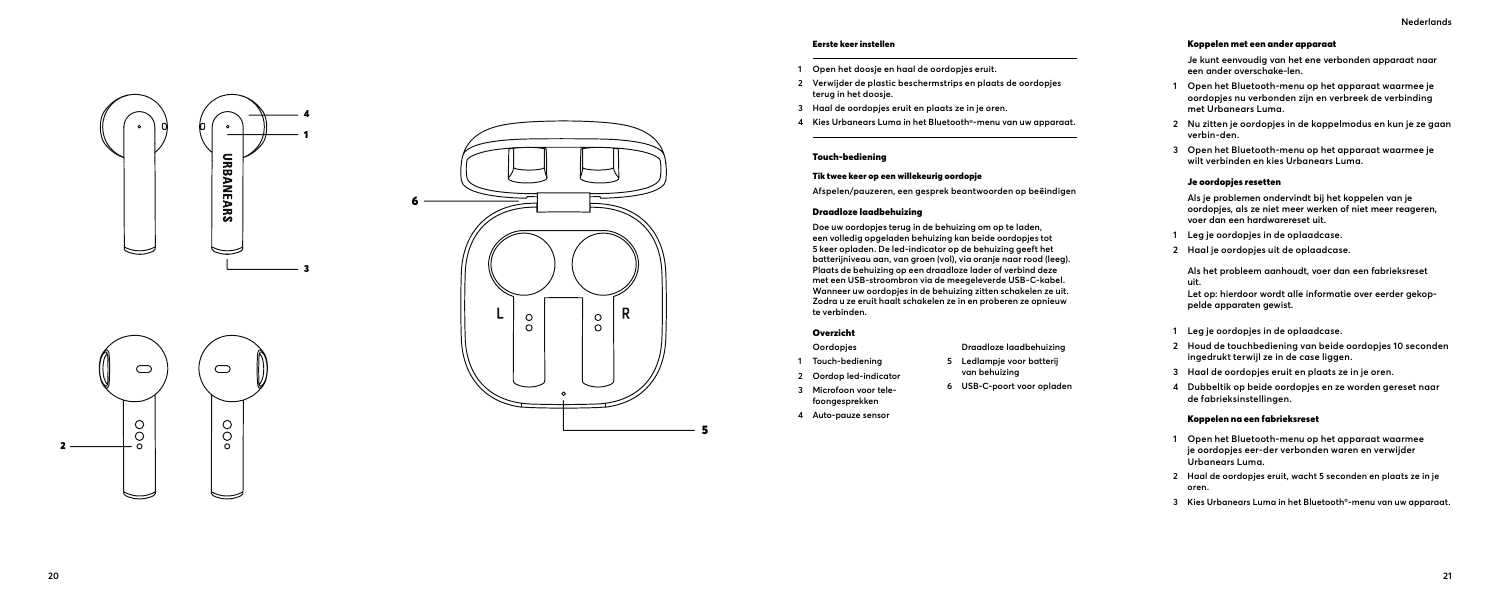Før førstegangsbruk **1 Åpne etuiet og ta ut øreproppene.**

**tilbake i etuiet.**

Berøringskontroll

Trådløs ladeboks

**seg til igjen.** Layout **Ørepropper 1 Berøringskontrolloverflate 2 LED-indikator for ørepropp 3 Mikrofon for telefonsamtaler 4 Sensor for auto-pauser**

**2 Fjern de beskyttende plaststripsene og legg øreproppene** 

**Sett øreproppene tilbake i boksen for å lade opp. En fulladet boks kan lade opp begge øreproppene opptil 5 ganger. LED-indikatoren på boksen viser batterinivå, fra grønt (fullt), via oransje til rødt (lavt). Plasser boksen på en trådløs lader og gjør en tilkobling til en USB-strømkilde via USB-C-kabelen som følger med. Når øreproppene ligger i boksen, slår de seg av. Hvis du tar dem ut, slår de seg på og vil gjøre forsøk på å koble** 

> **Trådløs ladeboks 5 LED-indikator for batter iboks**

**6 USB-C-port for oppladning**

**<sup>3</sup> Ta ut øreproppene og sett dem inn i ørene. 4 Velg Urbanears Luma fra enhetens Bluetooth ®-meny.**

Tapp to ganger på en av øreproppene **Spill/pause, svar på en samtale eller legg på** **Du kan enkelt bytte fra én tilkoblet enhet til en annen.**

- **1 Åpne Bluetooth-menyen på enheten som øreproppene dine er tilkoblet, og koble fra Urbanears Luma.**
- **2 Øreproppene er nå i paringsmodus og klare til å kobles til.**
- **3 Åpne Bluetooth-menyen på enheten du vil koble til, og velg Urbanears Luma.**

# Tilbakestill øreproppene

<span id="page-11-0"></span>Koble til en annen enhet

**Hvis du har problemer med å pare øreproppene, eller hvis de blir uberegnelige eller ikke svarer, kan du tilbakestille maskinvaren.** 

- **1 Sett øreproppene i ladeboksen.**
- **2 Ta øreproppene ut av boksen.**

**Utfør en fabrikktilbakestilling dersom problemet vedvarer.**

**Merk: Dette vil slette all informasjon om tidligere parede enheter.**

- **1 Sett øreproppene i ladeboksen.**
- **2 Trykk og hold berøringskontrolloverflaten på begge øreproppene i 10 sekunder mens de er i boksen.**
- **3 Ta ut øreproppene og sett dem inn i ørene.**
- **4 Dobbelttrykk på begge øreproppene, så blir de tilbakestilt til fabrikkinnstillinger.**

# Paring etter tilbakestilling til fabrikkinnstillinger

- **1 Åpne Bluetooth-menyen på enheten som øreproppene dine tidligere var koblet til, og fjern Urbanears Luma.**
- **2 Ta øreproppene ut og vent 5 sekunder før du setter dem i ørene.**
- **3 Velg Urbanears Luma fra enhetens Bluetooth ®-meny.**



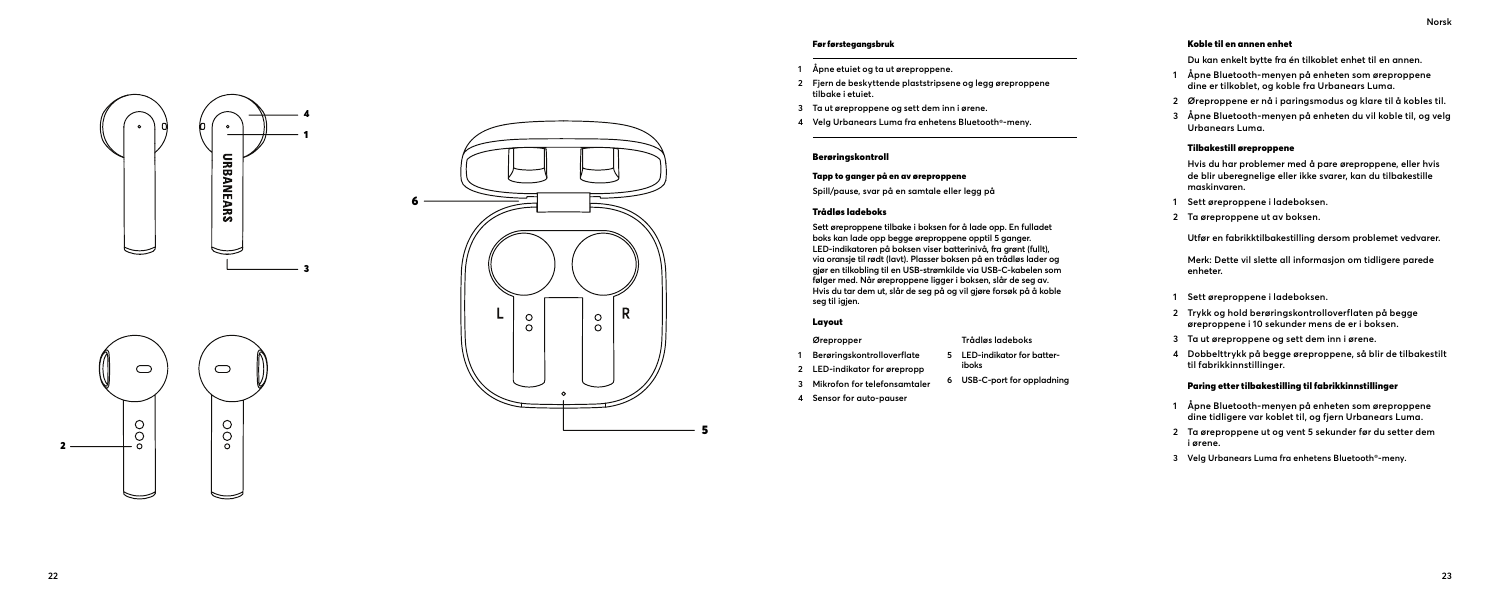#### Unang beses na pag-setup

- **1 Buksan ang case at ilabas ang mga earbud.**
- **2 Tanggalin ang mga pangproteksyon na plastik na strip at ibalik ang mga earbud sa case.**
- **3 Ilabas ang mga earbud at ilagay ang mga ito sa iyong mga tainga.**
- **4 Piliin ang Urbanears Luma mula sa Bluetooth ® menu ng iyong device.**

#### Touch control

#### I-tap ng dalawang beses ang kahit anong earbud

**I-play/i-pause, sagutin ang tawag o wakasan**

#### Wireless na charging case

**Ibalik ang iyong mga earbud sa case para mag-recharge, ang ganap na charged na case ay kayang i-recharge ang dalawang earbud nang hanggang 5 beses. Ipapakita ng LED indicator sa case ang antas ng baterya nito, mula sa berde (ganap), hanggang sa kulay dalandan at pula (mababa). Ilagay ang case sa wireless na charger o ikonekta ito sa USB na power source sa pamamagitan ng kasamang USB-C na cable. Kapag nasa case ang iyong mga earbud, mamamatay ang mga ito. Mag-o-on naman ang mga ito kapag inilabas at susubukang muling magkonekta.**

> **Wireless na charging case 5 LED indicator ng baterya ng case 6 USB-C port para sa pag-charge**

# Layout

- **Mga earbud**
- **1 Ibabaw ng touch control**
- **2 LED indicator ng earbud**
- **3 Mikropono para sa mga tawag sa telepono**
- **4 Sensor ng auto-pause**

# <span id="page-12-0"></span>Pagpares sa ibang device

**Napakadaling lumipat mula sa isang nakakonektang device patungo sa iba.**

- **1 Buksan ang Bluetooth menu sa device na kasalukuyang pinagkokonektahan ng iyong mga earbud at idiskonekta ang Urbanears Luma.**
- **2 Nasa mode na ng pagpares ang mga earbud at handa na itong kumonekta.**
- **3 Buksan ang Bluetooth menu sa device na gusto mong konektahan at piliin ang Urbanears Luma.**

### Pag-reset sa iyong mga earbud

**Kung nagkakaproblema ka sa pagpares sa iyong mga earbud o pumapalya ang mga ito o hindi tumutugon, i-reset ang hardware.** 

- **1 Ilagay ang iyong mga earbud sa charging case.**
- **2 Ilabas ang iyong mga earbud mula sa case.**

**Kung patuloy na iiral ang problema, magsagawa ng isang factory reset. Tandaan: Buburahin nito ang lahat ng impormasyon tungkol sa dating naipares na mga device.**

- **1 Ilagay ang iyong mga earbud sa charging case.**
- **2 Habang nasa case, pindutin nang 10 segundo ang ibabaw ng hinahawakang kontrol sa parehong mga earbud.**
- **3 Ilabas ang mga earbud at ilagay ang mga ito sa iyong mga tainga.**
- **4 I-tap nang dalawang beses ang parehong earbud at marereset ang mga ito sa mga factory setting.**

#### Pagpares pagkatapos ng factory reset

- **1 Buksan ang Bluetooth menu sa device na dating pinagkonektahan ng iyong mga earbud at alisin ang Urbanears Luma.**
- **2 Ilabas ang mga earbud, maghintay nang 5 segundo at ilagay ang mga ito sa iyong mga tainga.**
- **3 Piliin ang Urbanears Luma mula sa Bluetooth ® menu ng iyong device.**



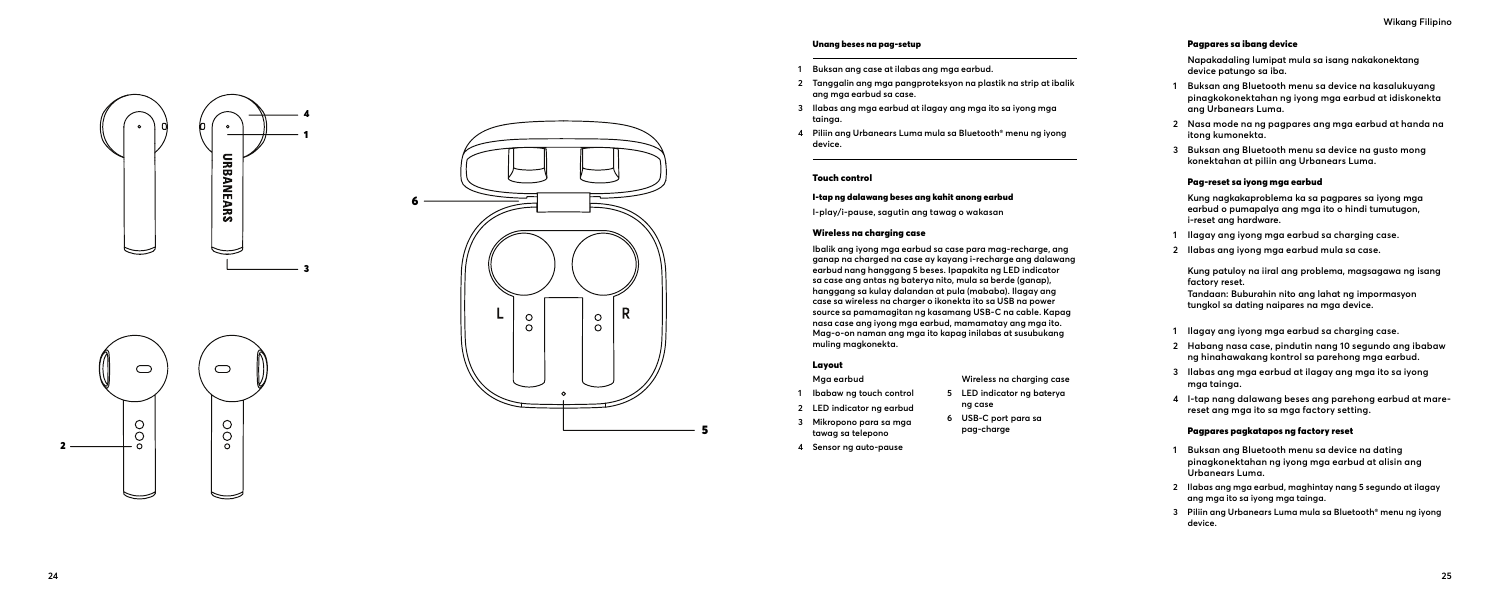#### Pierwsza konfiguracja

- **1 Otwórz etui i wyjmij słuchawki.**
- **2 Usuń plastikowe paski ochronne i włóż słuchawki z powrotem do etui.**
- 
- **<sup>3</sup> Wyjmij słuchawki i włóż je do uszu. 4 Wybierz Urbanears Luma z menu Bluetooth ® urządzenia.**

# Sterowanie dotykowe

#### Dwukrotnie dotknij dowolnej ze słuchawek

**Odtwórz/wstrzymaj, odbierz połączenie lub rozłącz się**

#### Bezprzewodowe etui ładujące

**Włóż słuchawki z powrotem do etui, aby je naładować, w pełni naładowane etui może naładować obie słuchawki nawet 5 razy. Wskaźnik diodowy na etui pokazuje poziom naładowania akumulatora, od zielonego (pełny), przez pomarańczowy do czerwonego (niski). Umieść etui w bezprzewodowej ładowarce lub podłącz je do źródła zasilania USB za pomocą dołączonego kabla USB-C. Gdy słuchawki są w etui, wyłączają się. Wyjęcie ich spowoduje włączenie i próbę ponownego nawiązania połączenia.**

> **Bezprzewodowe etui ładujące 5 Wskaźnik diodowy akumulatora etui**

#### Budowa

- **Słuchawki**
- **1 Powierzchnia do sterowania** 
	- **dotykowego**
- **2 Wskaźnik diodowy słuchawek**
- **3 Mikrofon do połączeń telefonicznych 6 Port ładowania USB-C**
- **4 Czujnik pauzy automatycznej**

#### <span id="page-13-0"></span>Parowanie z innym urządzeniem

**Możesz łatwo zmienić urządzenie, z którym są połączone słuchawki.**

- **1 Utwórz menu Bluetooth na urządzeniu, z którym słuchawki są obecnie połączone, i rozłącz Urbanears Luma.**
- **2 Słuchawki są teraz w trybie parowania i gotowe do połączenia.**
- **3 Otwórz menu Bluetooth na urządzeniu, z którym chcesz nawiązać połączenie, i wybierz Urbanears Luma.**

#### Resetowanie słuchawek

**W przypadku problemów ze sparowaniem słuchawek lub ich nieprawidłowym działaniem zresetuj je.** 

- **1 Umieść słuchawki w etui ładującym.**
- **2 Wyjmij słuchawki z etui ładującego.**

**Jeśli problem będzie się utrzymywał, przywróć ustawienia fabryczne. Uwaga: spowoduje to usunięcie wszystkich informacji o wcześniej sparowanych urządzeniach.**

- **1 Umieść słuchawki w etui ładującym.**
- **2 Gdy słuchawki są w etui, naciśnij powierzchnię do sterowania dotykowego na obu słuchawkach i przytrzymaj przez 10 sekund.**
- **3 Wyjmij słuchawki i włóż je do uszu.**
- **4 Dwukrotnie dotknij obu słuchawek, aby przywrócić ich ustawienia fabryczne.**

# Parowanie po przywróceniu ustawień fabrycznych

- **1 Otwórz menu Bluetooth na urządzeniu, z którym słuchawki były poprzednio połączone, i usuń Urbanears Luma.**
- **<sup>2</sup> Wyjmij słuchawki, zaczekaj 5 sekundy i włóż je do uszu. 3 Wybierz Urbanears Luma z menu Bluetooth® urządzenia.**
- 

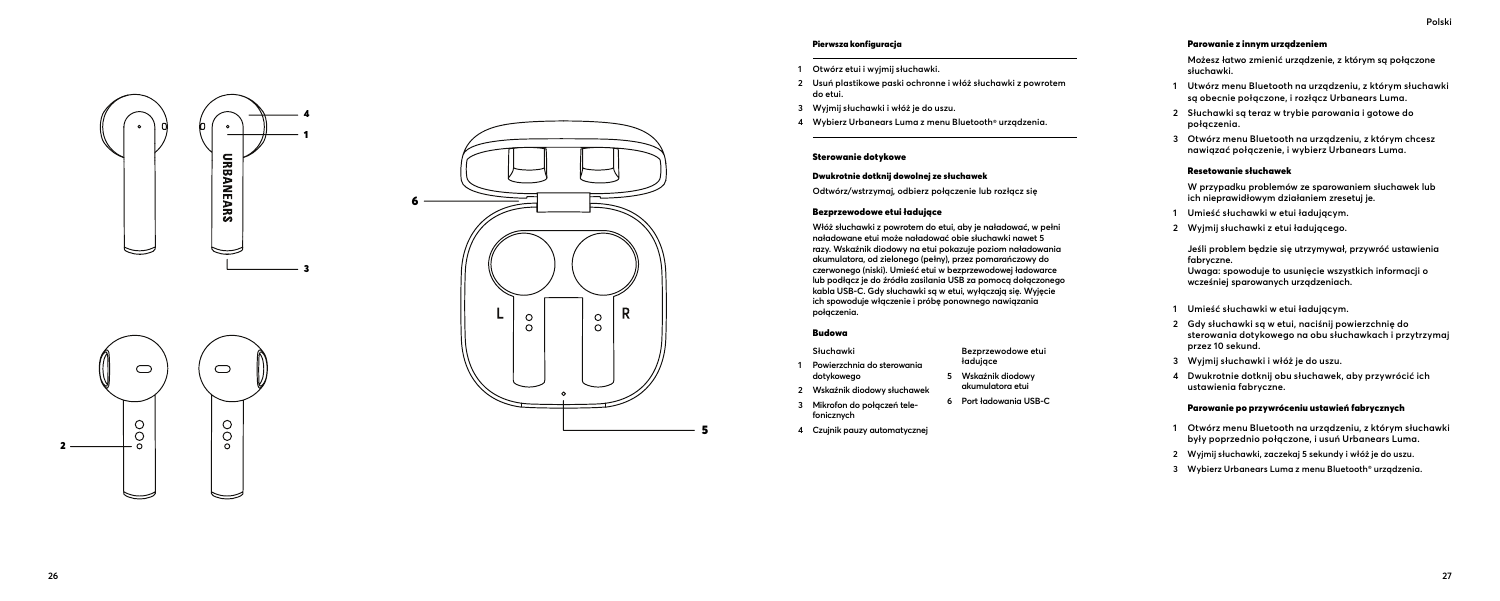#### Configuração inicial

- **1 Abra o estojo e retire os auriculares.**
- **2 Retire as tiras de plástico protetoras e coloque os auriculares novamente no estojo.**
- 
- **<sup>3</sup> Retire os auriculares e coloque-os nos ouvidos. 4 Selecione Urbanears Luma no menu Bluetooth® do dispositivo.**

# Controlo tátil

#### Toque duas vezes em qualquer um dos auriculares

**Tocar/pausa, atender uma chamada ou desligar**

#### Caixa de carregamento sem fios

**Volte a pôr os auriculares na caixa para recarregarem; uma caixa com carga completa pode recarregar os seus auriculares até 5 vezes. O indicador LED na caixa mostra o nível da bateria, desde verde (carga total), passando por laranja a vermelho (pouca carga). Coloque a caixa num carregador sem fios ou li gue-a a uma fonte USB com o cabo USB-C incluído. Quando os seus auriculares estão dentro da caixa, eles desligam-se. Se os tirar, eles ligam-se e tentam restabelecer a ligação Bluetooth.**

> **Caixa de carregamento sem fios 5 Indicador LED da caixa da bateria 6 Porta USB-C para carre gamento**

#### Layout

- **Auriculares**
- **1 Superfície de controlo tátil**
- **2 Indicador LED no auricular**
- **3 Microfone para atender chamadas telefónicas**
- **4 Sensor de interrupção automático**

### <span id="page-14-0"></span>Emparelhar com outro dispositivo

**Pode facilmente mudar de um dispositivo ligado para outro.**

- **1 Abra o menu Bluetooth no dispositivo ao qual os seus auriculares estão atualmente ligados e desligue Urbanears Luma.**
- **2 Os auriculares estão agora no modo de emparelhamento e prontos para ligar.**
- **3 Abra o menu Bluetooth no dispositivo que deseja ligar e selecione Urbanears Luma.**

# Repor os auriculares

**Se tiver problemas ao emparelhar os auriculares ou os mesmos tiverem um desempenho irregular ou não responderem, execute uma reinicialização de hardware.** 

- **1 Coloque os auriculares no estojo de carregamento.**
- **2 Retire os auriculares do estojo.**

**Se o problema persistir, execute uma reinicialização de fábrica.**

**Nota: isto eliminará todas as informações sobre disposi tivos emparelhados anteriormente.**

- **1 Coloque os auriculares no estojo de carregamento.**
- **2 Com os auriculares no estojo, mantenha premida a superfície de controlo tátil em ambos os auriculares durante 10 segundos.**
- **3 Retire os auriculares e coloque-os nos ouvidos.**
- **4 Toque duas vezes nos dois auriculares e as definições de fábrica serão repostas.**

# Emparelhar depois de uma reposição de fábrica

- **1 Abra o menu Bluetooth no dispositivo ao qual os seus auriculares estavam anteriormente ligados e remova Urbanears Luma.**
- **2 Retire os auriculares, aguarde 5 segundos e coloque-os nos ouvidos.**
- **3 Selecione Urbanears Luma no menu Bluetooth ® do dispositivo.**

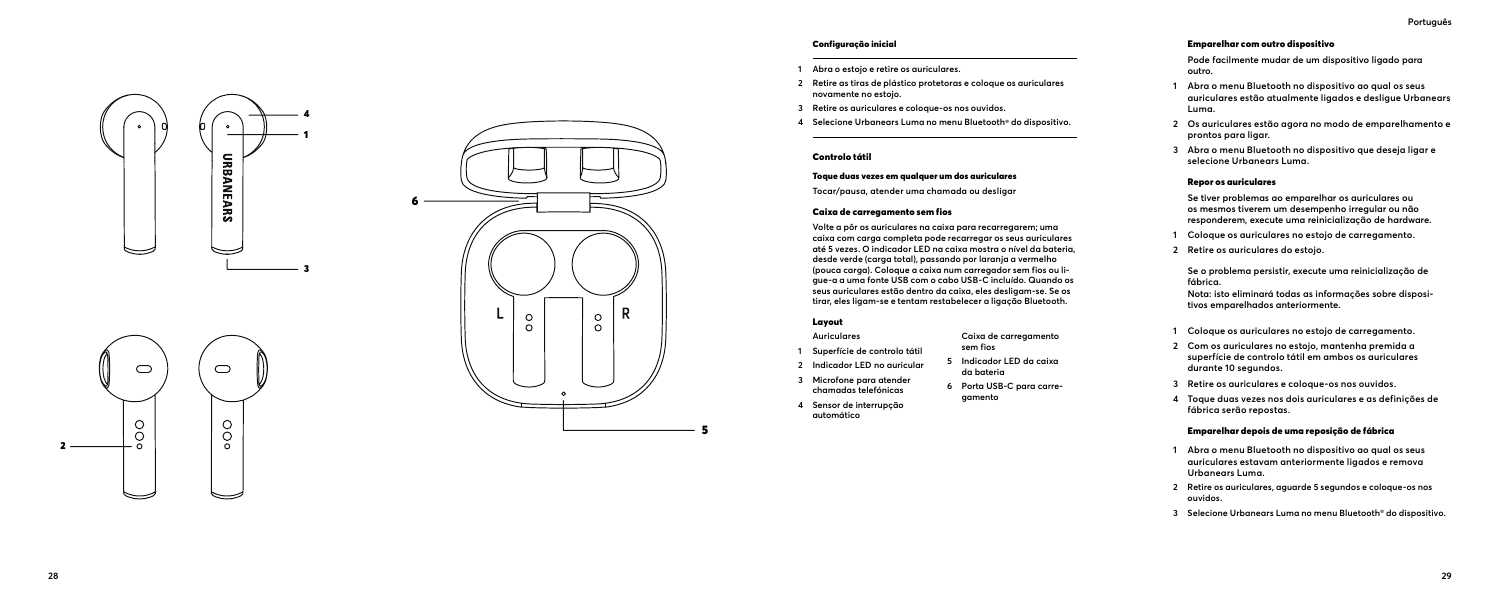#### **Первоначальная настройка**

- 1 Откройте футляр и достаньте наушники.
- 2 Снимите защитные пластиковые полоски и положите наушники обратно в футляр.
- 3 Достаньте наушники и вставьте их в уши.
- 4 В меню Bluetooth® вашего устройства выберите **Urbanears Luma** .

#### **Сенсорное управление**

#### **Двойное касание любого наушника**

воспроизведение/пауза, ответ на звонок или завершение звонка

#### **Беспроводной зарядный чехол**

Поместите наушники в чехол для подзарядки: в полностью заряженном чехле зарядить наушники можно до 5 раз. Светодиодный индикатор на чехле показывает уровень заряда аккумулятора: от зеленого (полностью заряжен), до оранжевого и красного (низкий заряд аккумулятора). Положите чехол на беспроводное зарядное устройство или подключите его к источнику питания USB c помощью кабеля USB-C, входящего в комплект поставки. Наушники выключаются, когда вы помещаете их в чехол. После извлечения из чехла они включатся и попытаются возобновить соединение.

Беспроводной зарядный

5 Светодиодный индикатор аккумулятора чехла

чехол

#### **Комплектация**

Наушники

- 1 Поверхность сенсорного
	- управления
- 2 Светодиодный индикатор на наушнике
- 3 Микрофон для телефонных 6 Разъем USB-C для зарядки
- звонков
- 4 Датчик автоматической постановки на паузу

#### <span id="page-15-0"></span>**Связывание с другим устройством**

Можно легко переключаться между подключенными устройствами.

- **1** Откройте меню **Bluetooth** на устройстве**,**  к которому в настоящий момент подключены наушники**,**  и отключите **Urbanears Luma.**
- **2** Теперь наушники находятся в режиме связывания и готовы к подключению **.**
- **3** Откройте режим **Bluetooth** на устройстве**,**  к которому вы хотите подключиться**,**  и выберите **Urbanears Luma.**

#### **Сброс настроек наушников**

Если у вас проблемы со связыванием наушников, они работают нестабильно или не отвечают, выполните аппаратный сброс.

- **1** Поместите наушники в зарядный чехол **.**
- **2** Вытащите наушники из чехла **.**

Если проблема не исчезнет, выполните сброс к заводским настройкам. Примечание: в этом случае информация о связанных ранее устройства будет удалена.

- **1** Поместите наушники в зарядный чехол.
- **2** Пока наушники в чехле, нажмите и удерживайте поверхность сенсорного управления на обоих наушниках нажатой в течение 10 секунд.
- **3** Достаньте наушники и вставьте их в уши.
- **4** Нажмите на наушники два раза произойдет их сброс к заводским настройкам.

#### **Связывание после сброса до заводских настроек**

- **1** Откройте меню **Bluetooth** на устройстве**,**  к которому были ранее подключены наушники**,**  и удалите **Urbanears Luma.**
- **2** Достаньте наушники, подождите **5** секунды и вставьте их в уши.
- **3** В меню **Bluetooth®** вашего устройства выберите **Urbanears Luma.**

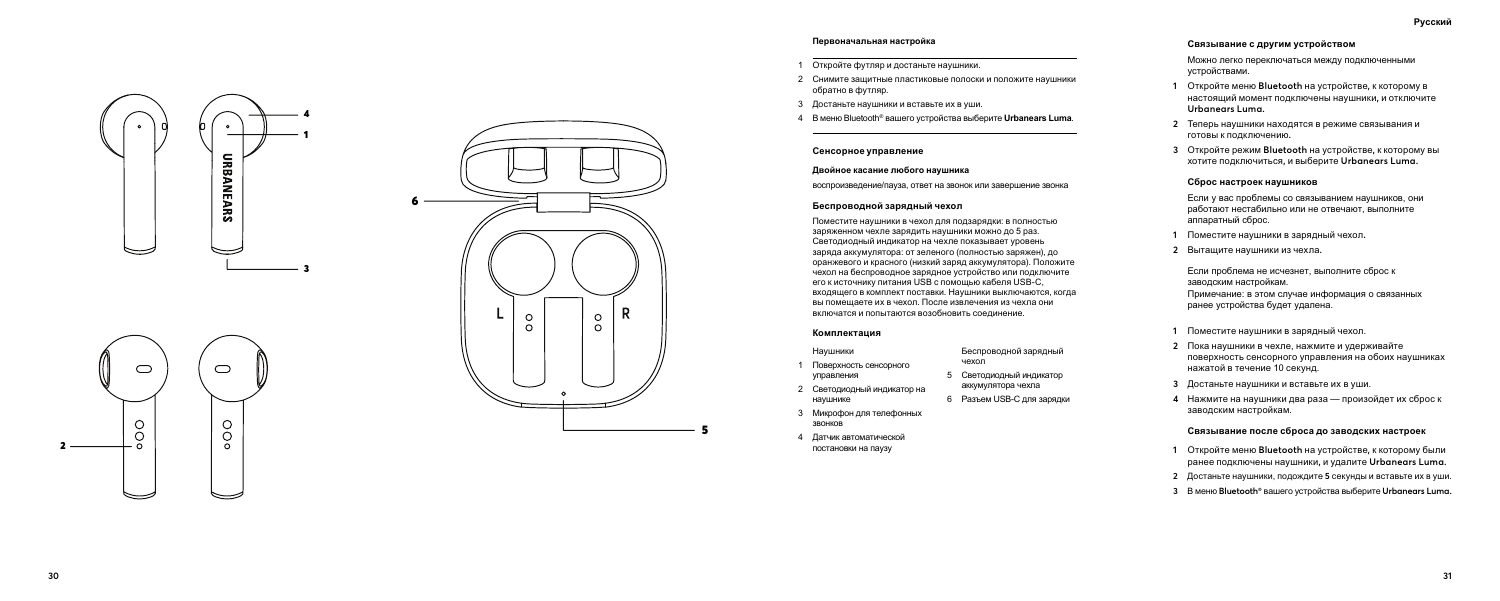# Förstagångskonfiguration

- **1 Öppna fodralet och ta ut öronsnäckorna.**
- **2 Ta bort skyddsremsorna i plast och sätt tillbaka öronsnäckorna i fodralet.**
- 
- **<sup>3</sup> Ta ut öronsnäckorna och sätt dem i dina öron. 4 Välj Urbanears Luma från din enhets Bluetooth ®-meny.**

#### Touch-kontroll

# Dubbelklicka på valfri öronsnäcka

**Spela/pausa, svara på eller avsluta ett samtal**

# Trådlöst laddningsfodral

**Sätt tillbaka dina hörlurar i laddningsfodralet för att ladda dem. Ett fulladdat fodral kan ladda båda öronsnäckorna upp till 5 gånger. Fodralets LED-indikator visar batterinivån från grön (fullt) till orange och röd (lågt). Placera fodralet på en trådlös laddare eller anslut det till en USB-strömkälla med den medföljande USB-C-kabeln. Din hörlurar slås av när de är i fodralet. De slås på och försöker återansluta till en enhet när du tar ut dem igen.**

#### Utformning

- **In-ear hörlurar**
- **1 Touch-kontrollsyta**
- **2 LED-indikator på öron lets batteri**

**5 LED-indikator för fodra - 6 USB-C-port för laddning**

**Trådlöst laddningsfodral**

- **3 Mikrofon för telefonsamtal**
- **4 Automatisk paussensor**

**snäcka**

## <span id="page-16-0"></span>Parkoppla med en annan enhet

**Du kan enkelt ändra anslutningen mellan olika enheter.**

- **1 Öppna Bluetooth-menyn på enheten som dina öronsnäckor är anslutna till och koppla ifrån Urbanears Luma.**
- **2 Din öronsnäckor är nu i parkopplingsläge och redo att ansluta.**
- **3 Öppna Bluetooth-menyn på enheten som du vill ansluta till och välj Urbanears Luma.**

#### Återställa dina öronsnäckor

**Gör en hårdvaruåterställning om du har problem att parkoppla dina öronsnäckor, de beter sig oberäkneligt eller slutar att svara.** 

- **1 Sätt dina öronsnäckor i laddningsfodralet.**
- **2 Ta ut dina öronsnäckor ur fodralet.**

**Gör en fabriksåterställning om felet kvarstår.**

**Obs! Detta raderar all information om tidigare parkop plade enheter.**

- **1 Sätt dina öronsnäckor i laddningsfodralet.**
- **2 Håll kontrollytan på båda öronsnäckorna nedtryckt i 10 sekunder medan de är i fodralet.**
- **3 Ta ut öronsnäckorna och sätt dem i dina öron.**
- **4 Dubbelklicka på båda öronsnäckorna för att utföra fabriksåterställningen.**

# Parkoppla efter en fabriksåterställning

- **1 Öppna Bluetooth-menyn på enheten som dina öronsnäckor var parkopplade till tidigare och ta bort Urbanears Luma.**
- **2 Ta ut öronsnäckorna, vänta 5 sekunder och sätt dem i dina öron.**
- **3 Välj Urbanears Luma från din enhets Bluetooth ®-meny.**

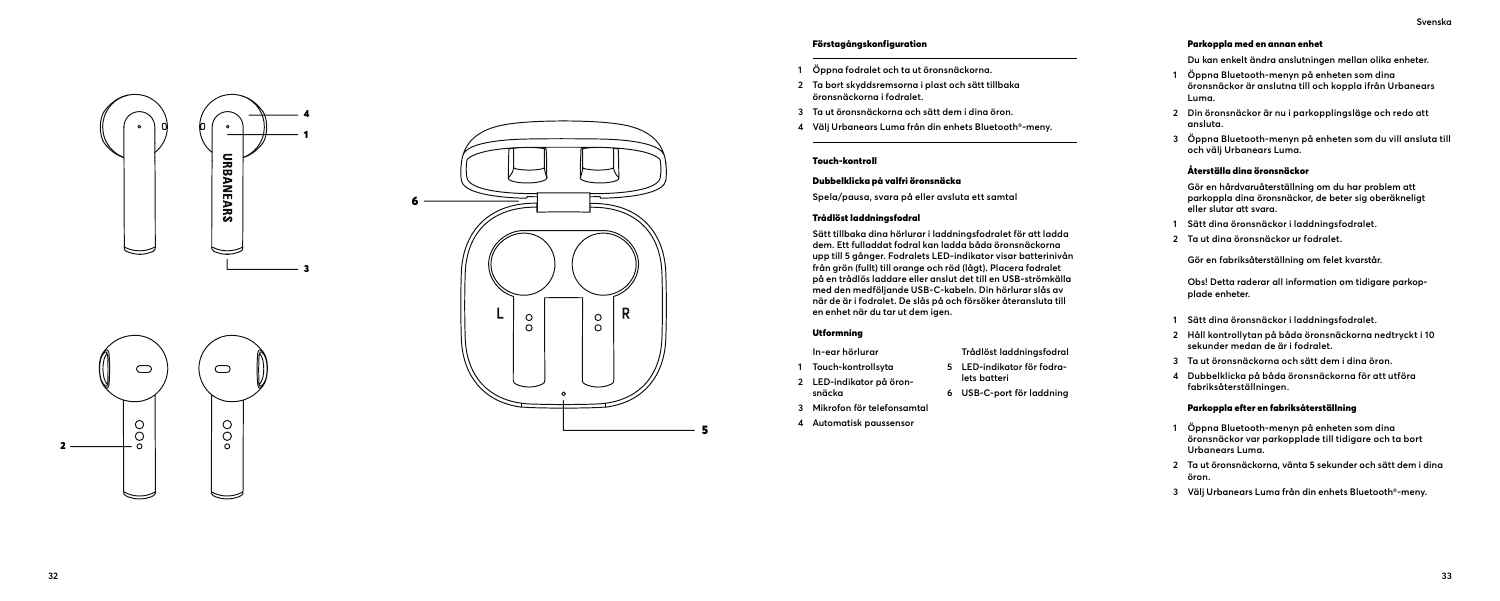# **การตั ้ งค ่าคร ั ้ งแรก**

- 1 เปิดเคสและเอาหพังออก
- ่ 2 ดึงแถบป ้องกันออกและใส*่*ห ฟังกลับเข ้าไปในเคส
- 3 เอาหพ*ั*งออกแล<sup>้</sup> วสวมในหของคุณ ิ
- 4 เล ือก **Urbanears Luma** จากเมน ู Bluetooth® ของอุปกรณ ์

# **การควบคุมแบบส ัมผ ัส**

# **แตะท ี ่ห ูฟ ังสองคร ั ้ ง**

เล่น/หยุดชั่วคราว รับสายหรือวางสาย

# **เคสชาร ์ จไร ้ สาย**

ใส่หูฟังของคุณกลับเข้าไปในเคสเพื่อชาร์จใหม่ เคสที่ชาร์จไฟจนเต็ม สามารถชาร์จหูฟังทั้งสองได้สูงสุด **5** ครั้ง ไฟ **LED** ในเคสจะแสดง ระดับแบตเตอรี่ จากสีเขียว **(**เต็ม**)** ไปจนถึงสีส้มและสีแดง **(**ต่ำ **)** วางเคส บนอุปกรณ์ชาร์จแบบไร้สายหรือเชื่อมต่อกับแหล่งจ่ายไฟ **USB** ผ่าน ทางสาย **USB-C** ที่ให้มา หูฟังของคุณจะปิดเมื่ออยู่ในเคส การนำ ออก มาจะเป็นการเปิดและพยายามเชื่อมต่อใหม่

#### **โครงสร ้ าง** หูฟ ัง

- เคสชาร ์ จไร ้ สาย
- 1 พื้นผิวการควบคุมแบบสัมผัส 5 ไฟ LED แสดงสถานะแบตเตอรี่

ของเคส

- 2 ไฟ LED แสดงสถานะของหูฟัง
- 3 ไมโครโฟนสำ หรับการใช้งานโทรศัพท์ 6 พอร์ต USB-C เพื่อชาร์จอุปกรณ์
- 4 เซ็นเซอร์การหยุดอัตโนมัติ

# <span id="page-17-0"></span>**จับค ู่กับอุปกรณ ์ อ ื ่น**

คุณสามารถเปลี่ยนอุปกรณ์ที่กำ ลังเชื่อมต่อเป็นอุปกรณ์อื่นได้อย่าง ง่ายดาย

- **1** ให ้ เป ิดเมน ู **Bluetooth** บนอุปกรณ ์ ท ี่กำ ลังเช ื่อมต่อกับห ูฟ ังของ คุณและยกเล ิกการเช ื่อมเช ื่อมต่อกับ **Urbanears Luma**
- 2 ขณะนี้หูฟ**ังอยู**่ในโหมดจับคู**่และพร**้อมเชื่อมต่อแล<sup>้</sup>ว
- **3** เป ิดเมน ู **Bluetooth** บนอุปกรณ ์ ท ี่ต ้ องการเช ื่อมต่อและเล ือก  **Urbanears Luma**

# **ร ีเซ ็ตห ูฟ ังของคุณ**

หากคุณพบปัญหาระหว่างการจับคู่หูฟังหรือหูฟังทำ งานไม่เสถียรหรือ ้าน แนะหยองดูทางออกราชนางชู<br>- ไม่ตอบสนอง ให้รีเซ็ตฮาร์ดแวร์

- **1** ใส ่ห ูฟ ังในเคสส ำ หรับการชาร ์ จ
- **2** นำหฟ**ังออกจากเคส**

หากไม่สามารถแก้ปัญหาได้โปรดรีเช็ตเครื่องเป็นการตั้งค่าจาก โรงงาน

หมายเหตุ**:** การดำ เนินการดังกล่าวจะลบข้อมูลในอุปกรณ์ที่จับคู่กัน ก่อนหน้านี้ทั้งหมด

- **1** ใส ่ห ูฟ ังในเคสส ำ หรับการชาร ์ จ
- 2 ขณะที่ใส ไว ในเคส กดพ ื นผ*ิ*วควบคุมการส*ั*มผัสบนหูฟังทั งสอง<br>ข้ างค ้างไว ้เป*็*นเวลา 10 ว*ิ*นาท*ี*
- **3** เอาห ูฟ ังออกแล ้ วสวมในห ูของคุณ
- ี **4** แตะหพังทั้งสองข้างสองครั้งและหพังจะรีเซ็ตเป็นการตั้งค่า จากโรงงาน

# **การจับค ู่หลังจากการร ีเซ ็ตค ่าจากโรงงาน**

- **1** เป ิดเมน ู **Bluetooth** บนอุปกรณ ์ ท ี่เช ื่อมต่อกับห ูฟ ังของคุณก่อน หน ้ าน ี ้ และนำ เอา **Urbanears Luma** ออก
- **2** นำ เอาห ูฟ ังออก รอ **5** ว ินาท ีแล ้ วใส่ในห ูของคุณ
- **3** เล ือก Urbanears Luma จากเมน ู **Bluetooth®** ของอุปกรณ ์

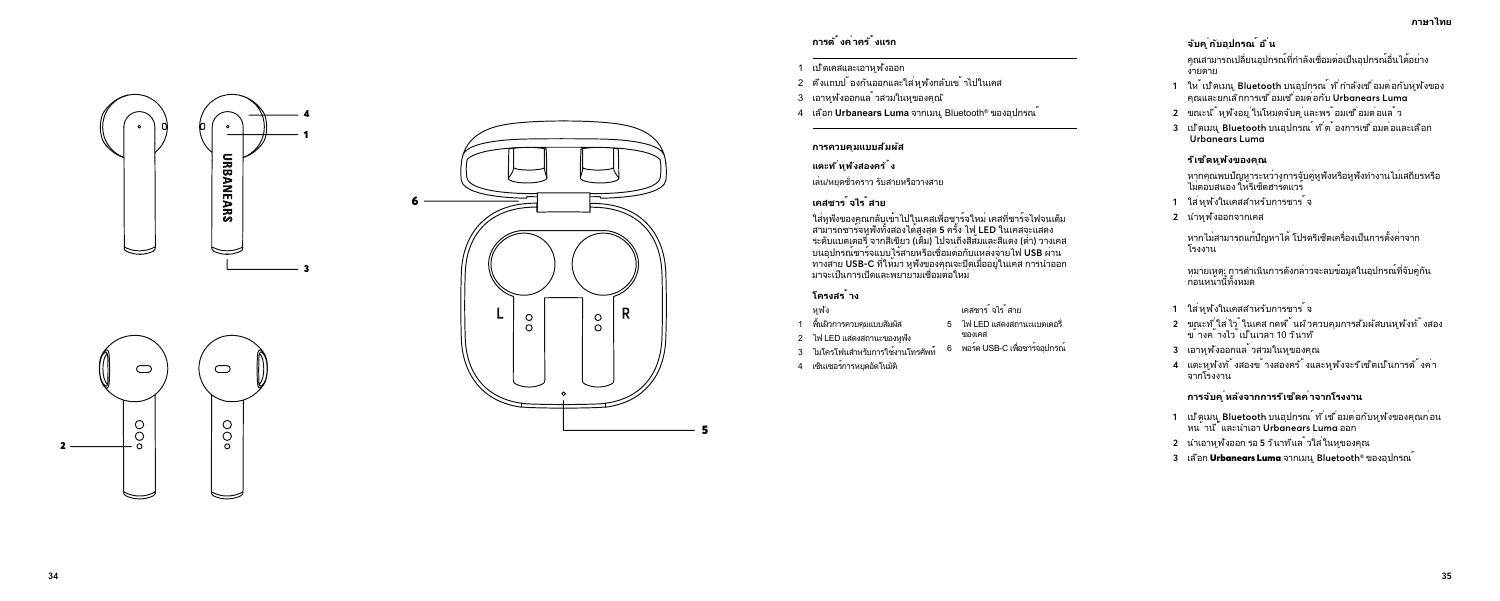# Başlangıç Kurulumu

- **1 Kutuyu açıp kulaklıkları çıkarın.**
- **2 Koruyucu plastik şeridi çıkarın ve kulaklıkları tekrar kutuya koyun.**
- 
- **<sup>3</sup> Kulaklıkları çıkarın ve kulaklarınıza takın. 4 Cihazınızın Bluetooth® menüsünden Urbanears Luma'i seçin.**

# Dokunmatik Kontrol

# Herhangi bir kulaklığa iki kez dokunun

**Oynatma/duraklatma, çağrıyı cevaplama veya kapatma**

### Kablosuz şarj kabı

**Kulak içi kulaklıklarınızı tekrar şarj etmek için tekrar kabına koyun, tam olarak şarj edilmiş bir kap her iki kulaklığı 5 kata kadar tekrar şarj edebilir. Kaptaki LED göstergesi pil seviyesini yeşil (dolu), turuncu ve kırmızı (düşük) arası renklerle gösterir. Kabı bir kablosuz şarj cihazına yerleştirin veya birlikte verilen USB-C kablosuyla bir USB güç kayna ğına bağlayın. Kulaklıklarınız kabındayken, kapalı duruma geçerler. Kabından çıkardığınızda açılırlar ve yeniden bağlantı kurmaya çalışırlar.**

#### Yerleşim **Kulaklık**

**Kablosuz şarj kabı göstergesi**

- **1 Dokunmatik kontrollü yüzey 5 Kap batarya LED**
- **2 Kulaklık LED göstergesi**
- **3 Telefon aramaları için mikrofon 6 Şarj için USB-C girişi**
- **4 Otomatik duraklatma**
- **sensörü**

# <span id="page-18-0"></span>Başka bir cihazla eşleştirme

**Bağlantılı bir cihazdan bir diğerine kolaylıkla değiştire bilirsiniz.**

- **1 Kulaklıklarınızın bağlı olduğu cihazdaki Bluetooth menüsünü açın ve Urbanears Luma bağlantısını kesin.**
- **2 Kulaklıklar artık eşleştirme modunda ve bağlanmaya hazır.**
- **3 Bağlanmak istediğiniz cihazdaki Bluetooth menüsünü açın ve Urbanears Luma seçeneğini seçin.**

# Kulaklıklarınızı sıfırlama

**Kulaklıklarınızı eşleştirmede sorun yaşıyorsanız veya düzensiz veya tepkisiz hale gelirlerse, bir donanım sıfırlama gerçekleştirin.** 

- **1 Kulaklıklarınızı şarj kabına koyun.**
- **2 Kulaklıklarınızı kaptan çıkarın.**

**Sorun devam ederse, bir fabrika sıfırlama gerçekleştirin.**

**Not: Bu, daha önce eşleştirilen cihazlar hakkında tüm bilgileri silecektir.**

- **1 Kulaklıklarınızı şarj kabına koyun.**
- **2 Kap içindeyken, her iki kulaklık üzerindeki dokunmatik kontrol yüzeyine basın ve 10 saniye basılı tutun.**
- **3 Kulaklıkları çıkarın ve kulaklarınıza takın.**
- **4 Her iki kulaklığınıza da iki kez dokunun ve fabrika ayarlarına sıfırlanacaklardır.**

# Fabrika sıfırlamasından sonra eşleştirme

- **1 Daha önce kulaklıklarınızın bağlı olduğu cihazdaki Bluetooth menüsü-nü açın ve Urbanears Luma seçeneğini kaldırın.**
- **<sup>2</sup> Kulaklıkları çıkarın, 5 saniye bekleyin ve kulaklarınıza takın. 3 Cihazınızın Bluetooth® menüsünden Urbanears Luma'i**
- **seçin.**

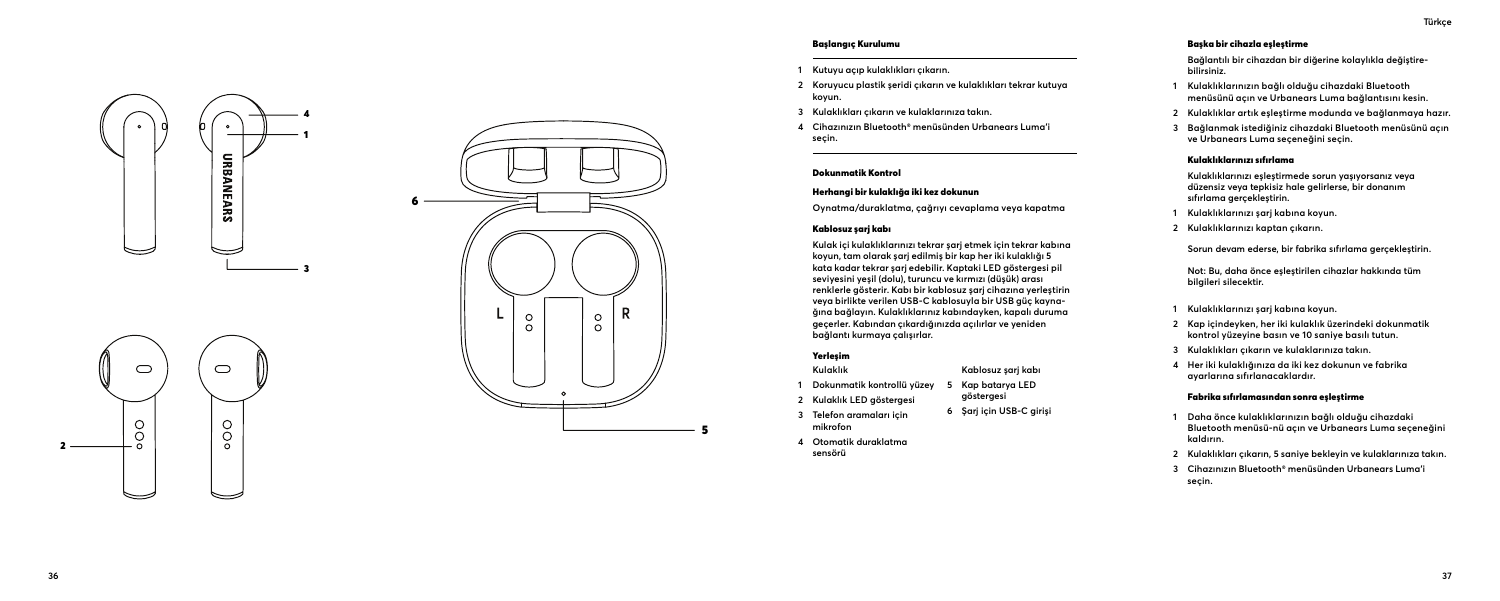<span id="page-19-0"></span>

您可以轻松从一台连接的设备切换为另一台设备。

- **1** 打开耳塞当前所连接设备的蓝牙菜单,然后断开 **Urbanears Luma** 。
- **2** 耳塞现在处于配对模式,并已准备好连接。
- **3** 打开您想连接的设备的蓝牙菜单,然后选择 **Urbanears Luma** 。

# **重置耳塞**

如果耳塞配对有问题,或者连接不稳定或无反应,请重置 硬件。

- **1** 将耳塞放入充电盒。
- **2** 从充电盒中取出耳塞。

如果问题仍然存在,请恢复出厂设置。

注意:这样做会删除之前配对设备的所有信息。

- **1** 将耳塞放入充电盒。
- **2** 充电时,按住两只耳塞触控表面 10 秒钟。
- **3** 取出耳塞,放到耳朵里。
- **4** 在两只耳塞上轻触两下,耳塞将恢复出厂设置。

### **恢复出厂设置后配对**

- **1** 打开耳塞之前所连接设备的蓝牙菜单,然后删除 **Urbanears Luma** 。
- **2** 取出耳塞,等待 **5** 秒钟,然后放到耳朵里。
- **3** 从设备的Bluetooth®菜单中选择 **Urbanears Luma** 。

# **首次设置**

- 1 打开充电盒,取出耳塞。
- 2 拆下塑料保护条,然后将耳塞放回盒中。
- 3 取出耳塞,放到耳朵里。
- 4 从设备的Bluetooth®菜单中选择 **Urbanears Luma** 。

# **触摸控制**

**轻敲任一耳塞两下**

播放/暂停,接听或挂断电话

# **无线充电盒**

将耳塞放回充电盒中可重新充电,充满电的充电盒可为两只耳 塞充电最多 **5** 次。充电盒上的 **LED** 指示灯显示电池电量,颜 色从绿色(满电)至橙色及红色(低电量)变化。要为充电盒 充电,请将充电盒放置于无线充电器上或使用配套的 **USB-C**  线连接至 **USB** 电源。耳塞在充电盒内会关闭。取出时耳塞将 开启并尝试重新连接。

# **示意图**

| 耳塞           | 无线充电盒           |
|--------------|-----------------|
| 1 触控表面       | 5 充电盒电池 LED 指示灯 |
| 2 耳塞 LED 指示灯 | 6 USB-C 充电端口    |
| 3 麦克风 用于接听来电 |                 |

4 自动暂停传感器

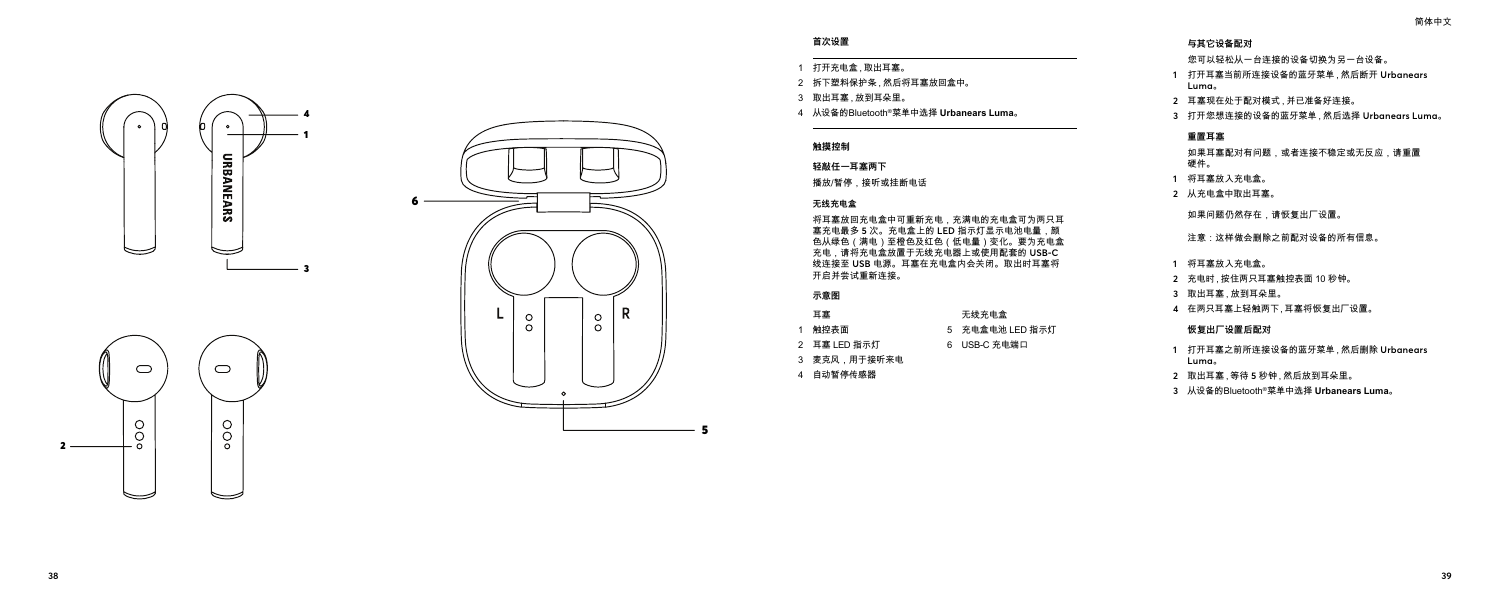<span id="page-20-0"></span>

# **與其他裝置配對**

您可以輕鬆地從一台已連接的裝置改到另一台裝置。

- **1** 開啟您的耳機當前已連接裝置上的 **Bluetooth** 選單,然後斷開連 接 **Urbanears Luma**。
- **2** 耳機現在處於配對模式,在待連接狀態。
- **3** 在您要連接的裝置上開啟其 **Bluetooth** 選單,然後選擇 **Urbanears Luma** 。

# **重新設置您的耳機**

如果您在配對耳機時遇到問題,或者它們變得不穩定或無反 應,請執行硬體重置。

- **1** 將耳機放回充電盒中。
- **2** 取出充電盒中的耳機。

如果問題仍然存在,請恢復原廠設置。

注意:這將刪除有關先前配對裝置的一切。

- **1** 將耳機放回充電盒中。
- **2** 在這種情況下,按住兩個耳機上的觸控式控制表面 10 秒。
- **3** 取出耳機,然後將其戴在耳中。
- **4** 雙擊兩個耳機恢復成原廠設置。

# **恢復原廠設置後配對**

- **1** 在您以前連接過耳機的裝置上打開 **Bluetooth** 選單,然後刪除 **Urbanears Luma** 。
- **2** 取出耳機,等待 5 秒,然後將其戴在耳中。
- **3** 從您裝置的Bluetooth® 選單選取 **Urbanears Luma** 。

# **首次設定**

- 1 打開盒子,取出耳機。
- 2 取下塑膠保護條,然後將耳機放回盒中。
- 3 取出耳機,然後將其戴在耳中。
- 4 從您裝置的Bluetooth® 選單選取 **Urbanears Luma** 。

# **觸控模式**

**雙擊任何耳機**

播放 **/**暫停、接聽電話或掛

# **無線充電盒**

將您的耳機放回充電盒中充電。完整充電的充電盒可為耳機 充電高達 **5** 次。盒上的 **LED** 指示燈會顯示電池電量,由綠色 (滿電量)至橘色到紅色(低電量)。將充電盒放在無線充 電器或是透過隨附的 **USB-C** 纜線連結到 **USB** 充電座。當您 的耳機在盒內時,會是關機狀態。從盒內取出將會重新開機 **动营試重新連結** 

# **結構**

| 耳機           | 無線充電盒           |
|--------------|-----------------|
| 1 觸控表面       | 5 充電盒 LFD 電池指示燈 |
| 2 耳機 LED 指示燈 | 6 USB-C 充電連接埠   |
| 3. 手機通話麥克風   |                 |

4 自動暫停感應器